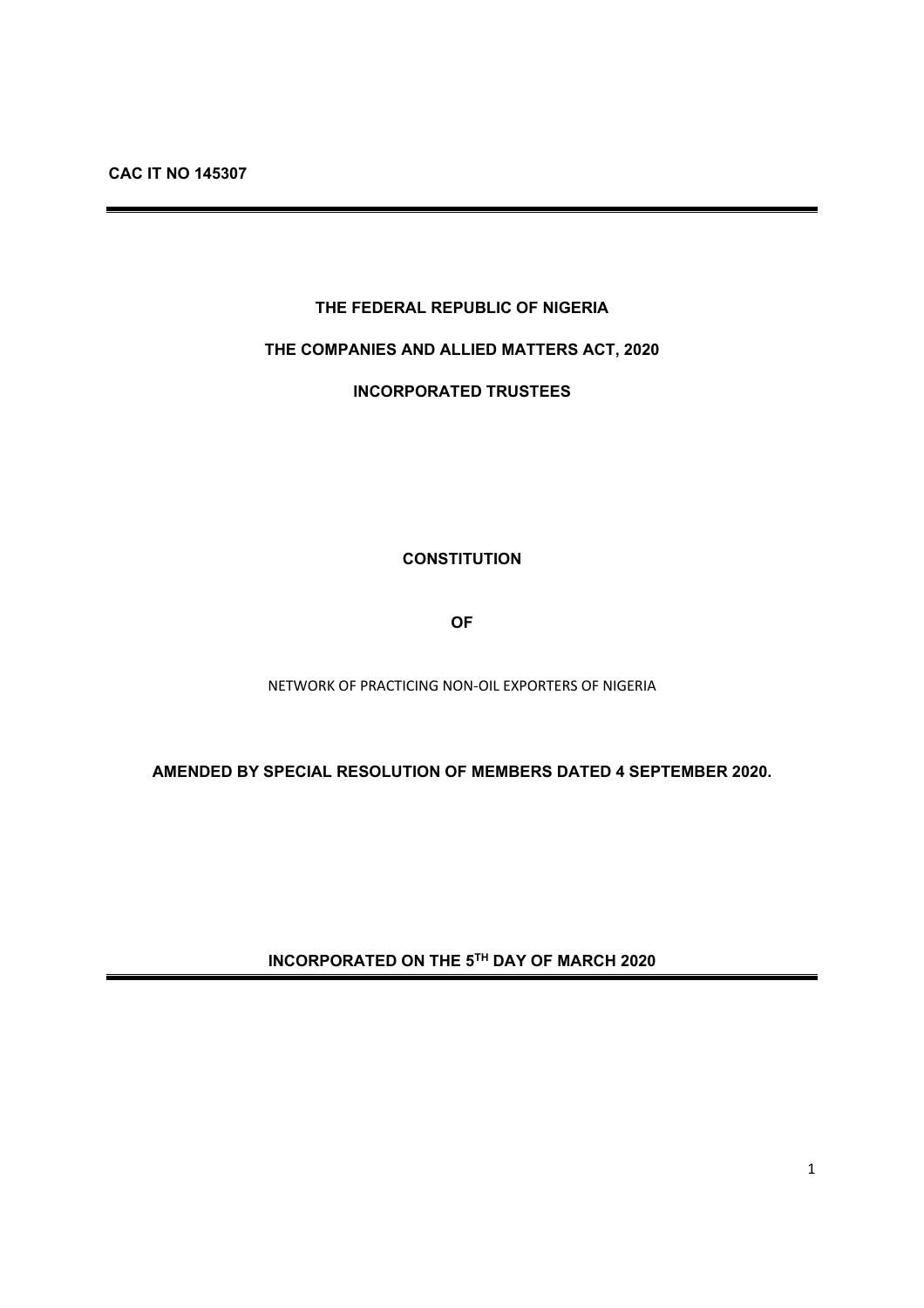#### **THE CONSTITUTION**

**OF** 

#### **NETWORK OF PRACTICING NON‐OIL EXPORTERS OF NIGERIA**

#### **PREAMBLE**

We, the members of NETWORK OF PRACTICING NON-OIL EXPORTERS OF NIGERIA, a not-for-profit and nonpolitical organization, do firmly and solemnly resolve to provide for ourselves a constitution and to be governed by the provisions therein contained.

#### **ARTICLE 1: NAME**

The name of the Association is incorporated trustees of NETWORK OF PRACTICING NON‐OIL EXPORTERS OF NIGERIA

#### **ARTICLE 2: ADDRESS**

The address of the Association shall be in the Federal Capital Territory, Abuja

#### **ARTICLE 3: AIMS AND OBJECTIVES**

The aims and objectives of the Association are:

- i. To serve as a forum for participants and other stakeholders in Nigeria's non-oil exports value chain.
- ii. To research and provide evidence‐based inputs into the formulation of policies and programmes for the development of Nigeria's non‐oil exports sector and advocate for the interests of members in the formulation of government policies on export trade and implementation.
- iii. To provide structured advocacy towards the establishment of a coordinated and virile non‐oil exports sector.
- iv. To promote non-oil exports by collaborating with and complimenting Government's efforts.
- v. To conceptualize and execute conferences, exhibitions and rewards to foster Nigeria's performance in non‐oil exports trade.
- vi. To provide members with up-to-date market information on export processes and procedures.
- vii. To do all such other things that are necessary or incidental to the attainment of the above objects as the Association may deem fit.

## **ARTICLE 4: DEFINTIONS**

"**Affiliate Partner**" means a strategic partner of the Association as determined pursuant to Article 6.1;

"**Association**" means the Incorporated Trustees of the Network of Practicing Non‐Oil Exporters of Nigeria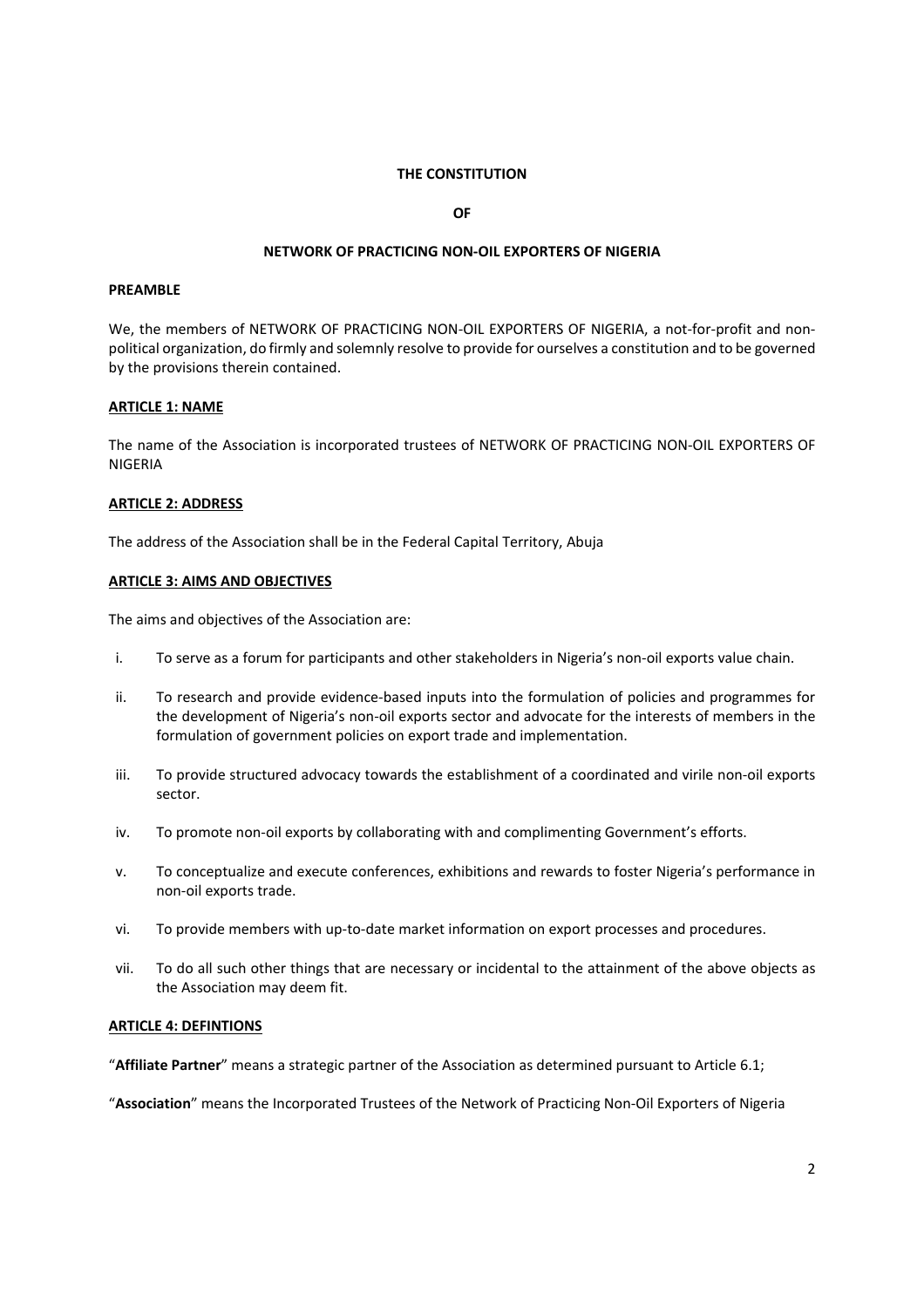#### "**Board of Trustees**" has the meaning in Article 15

"**CAC**" means the Corporate Affairs Commission;

"**CAMA**" means the Companies and Allied Matters Act 2020 and any amendment or replacement thereof;

"**Constitution**" means this Constitution and any amendment thereof;

"**Council**" means the Executive Council responsible for the governance of the Association and constituted under Article 8;

"**Council Officers**" means the persons elected by the Annual General Meeting to the positions of President, First Vice-President and Second-Vice President and shall include persons acting in such capacities;

**"Executive Secretary"** means the person appointed by the Council to head the Management Team and be responsible for the day-to-day operations of the Association pursuant to Article 13.2.

"**Financial Members"** means members that have paid their annual membership dues up to date

"**Founding Members**" means the first set of members of the Association as at the date of this Constitution

"**General Assembly**" means the Members duly constituted in a General Meeting

**"General Meeting"** means a meeting of the members as provided in Article 7

"**Inaugural Council**" means the council as appointed by the Founding Members of the Association on the recommendation of the Steering Committee pursuant to Article 16

"**Management Team**" has the meaning in Article 13;

"**Membership Category**" means each membership category set out in Article 5.3

"**Member**" means any member whose application for membership is approved by the Executive Council and whose name has been entered in the Register of Members;

"**MSME**" means Micro, Small and Medium Enterprises;

"**Presiding Officer**" has the meaning in Article 7.4

"**Register of Members**" means the register of members of the Association to be kept in accordance with Article 13.3

"**Steering Committee**" means the committee as constituted by the first Trustees pursuant to Article 15.7 g.

**"Trustee**" has the meaning in Article 15

#### **ARTICLE 5: MEMBERSHIP**

**5.1. Eligibility**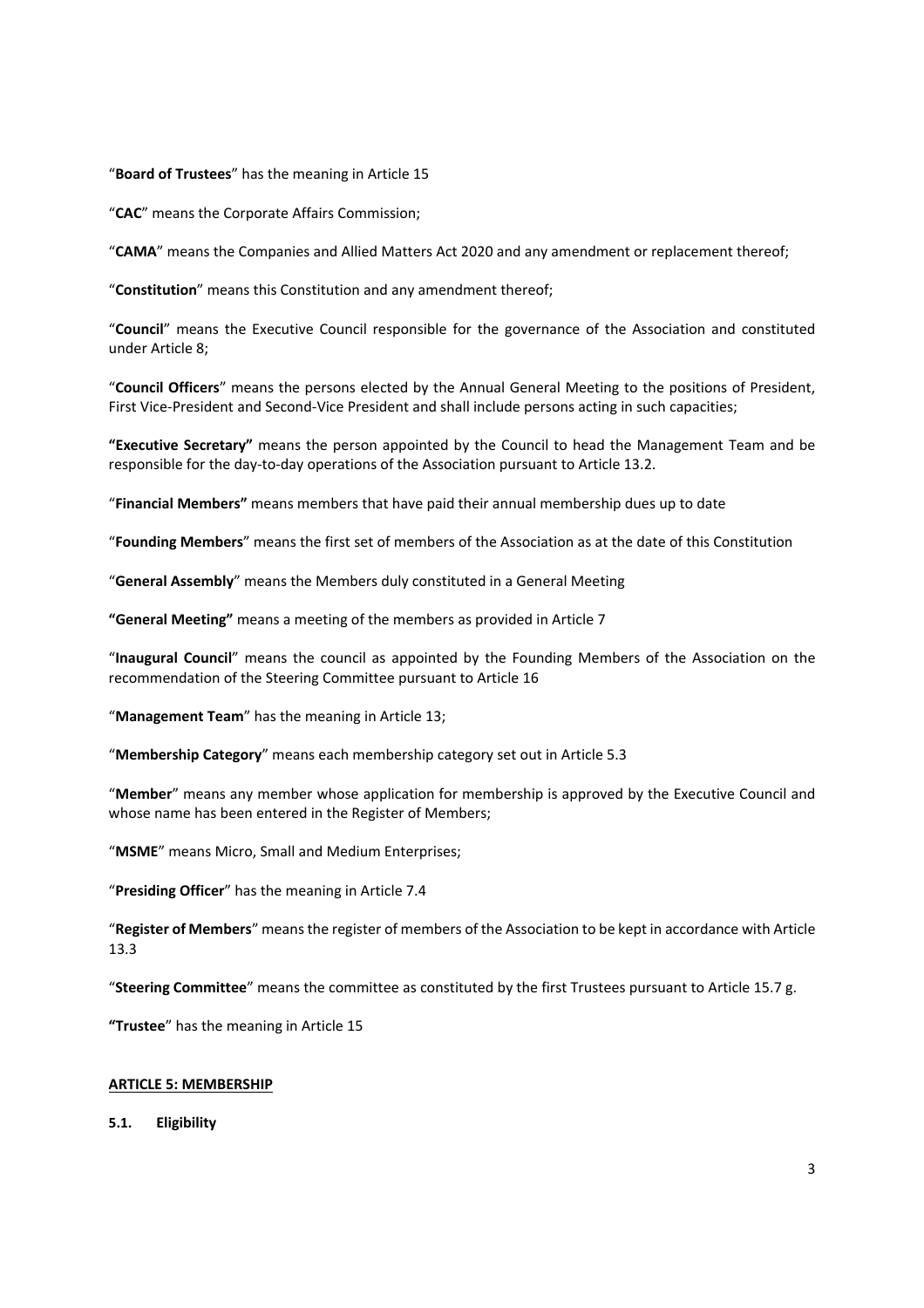- 5.1.1. Membership is open to all private sector participants in the export value chain in Nigeria including but not limited to individuals, MSMEs and corporate entities engaged in the production of, or aspiring to produce, goods for export, logistics companies, produce aggregators, financial institutions, private certification bodies, trade support institutions, etc.
- 5.1.2. Membership of the Association shall not be restricted on racial, political, gender, religious or ethnic considerations.

## **5.2. Admission to Membership**

- 5.2.1. A person shall be admitted to the membership of the Association where such an applicant:
	- a. satisfies the eligibility criteria in Article 5.1.1 above;
	- b. has completed the registration form and agreed to be bound by the code of ethics and policies as prescribed by the Association from time to time;
	- c. has paid the admission fee and the annual membership fee as may be prescribed from to time, and
	- d. is approved to be admitted into the membership by the Council.
- 5.2.2. The Council may at its discretion refuse any application for membership and the decision of the Council in this regard shall be final.

## **5.3. Membership Categories**

- 5.3.1. Members of the Association shall be classified as belonging to any of the following categories relevant to the type of business or interest represented:
	- a. **Women Groups**: This category includes registered cooperatives or organized groups of women collecting, processing, and trading in non-oil commodities and/or products;
	- b. **Registered Co‐operatives**: This category includes registered cooperatives or organized groups (other than Women Groups) producing, collecting, processing, and trading in non‐oil commodities and/or products;
	- c. **National Associations**: This category includes multi‐stakeholder associations in Nigeria with the authority to represent specific industry stakeholder categories in their respective subcategories;
	- d. **Practicing Exporters**: This category includes professionals, partnerships and companies involved in the export of Non – Oil Commodities and Products value chain
	- e. **Non‐ Profits**: This category includes civil society organizations involved in the promotion and implementation Non‐Oil Export from Nigeria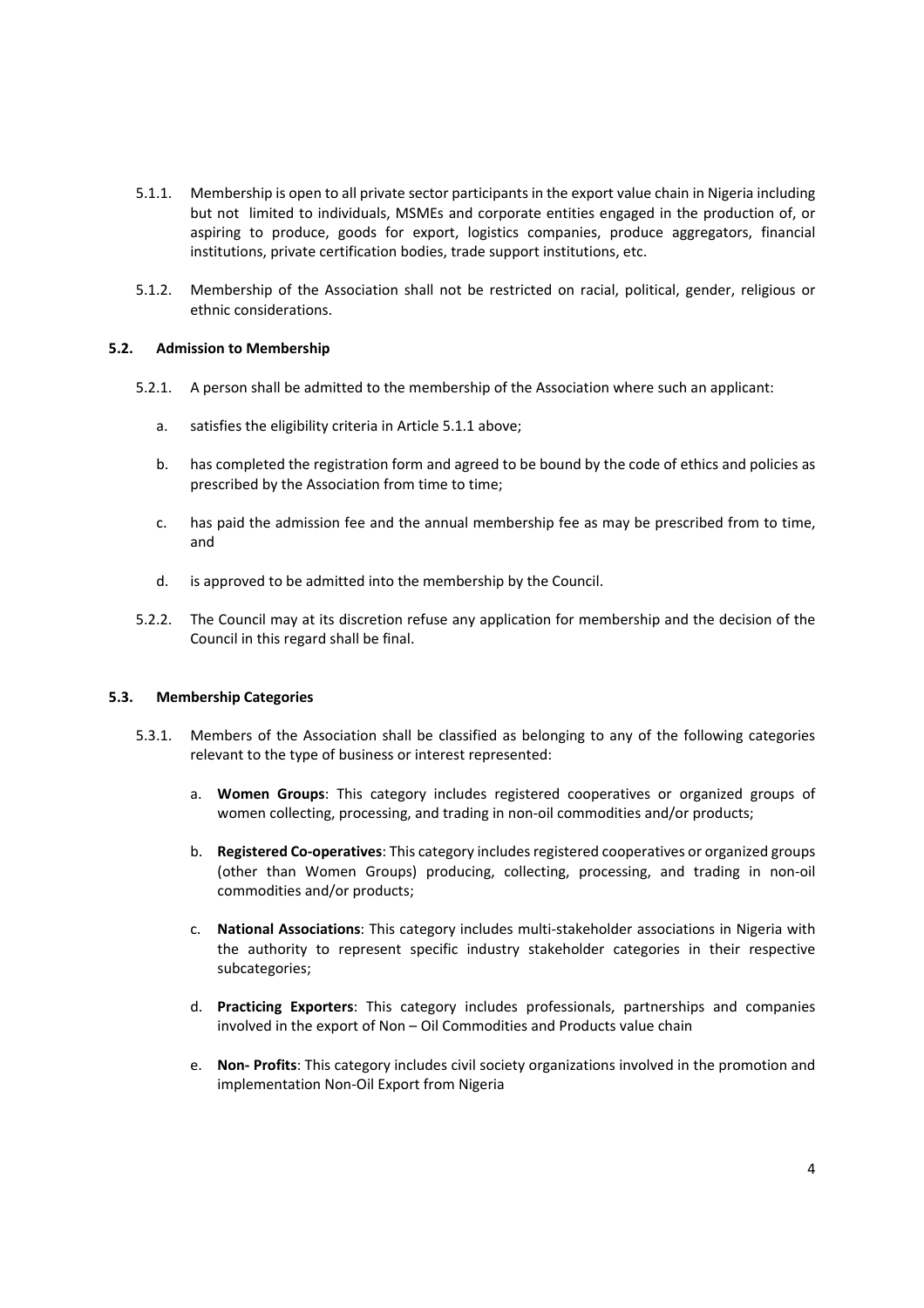- f. **Commercial Banks**: This category includes commercial banks that support the industry through access to finance, and
- g. **Affiliate Members**: This category includes those who support the industry indirectly including shipping firms, certification companies and others.
- 5.3.2. The Council may, subject to the approval of the General Assembly, create additional Membership Categories or amend the categories provided under paragraph 5.3.1 as may be best suited to the needs of the Association from time to time.
- 5.3.3. Where a partnership, association, company or corporation is a Member, any person or persons authorised by such Member shall be entitled to attend meetings on behalf of the Member, provided that the Member shall be entitled to only one vote at the meeting.

## **5.4. Membership Dues**

- 5.4.1. Every member of the Association shall be required to pay an annual membership due not later than  $31<sup>st</sup>$  day of March of each year or such other date as may be determined by the Council with the approval of the General Assembly from time to time.
- 5.4.2. The annual membership dues for each Membership Category shall be fixed by the Council subject to the approval of the General Assembly.
- 5.4.3. Failure to pay the annual membership dues by the due date may result in the Council suspending all rights, benefits and services to the member concerned, including the right to vote at any General Meeting or be voted to any elective position of the Association. Such suspension shall not release the member from liability of the fees and other charges due. If payments due to the Association are made, the suspension shall be lifted subject to any conditions that may be fixed by the General Assembly from time to time.
- 5.4.4. If a member fails to pay the annual membership dues within [twelve (12) months] of the due date, the Council may at its discretion, deem the membership of the defaulting member revoked and notify the member in writing accordingly.

## **5.5. Withdrawal of Membership**

Any member shall be free to withdraw its membership from the Association at any time by delivering a written notice of withdrawal to the Executive Secretary, provided that the resigning member has paid all outstanding annual membership fees and any other charges due to the Association.

## **ARTTICLE 6: AFFILIATE PARTNERS**

6.1. Affiliate Partner status may be granted to key non-oil export supporting institutions including institutional partners, development partners, government organisations, public institutions or any other relevant organisation which the Council determines shall be of strategic mutual benefit to the Association.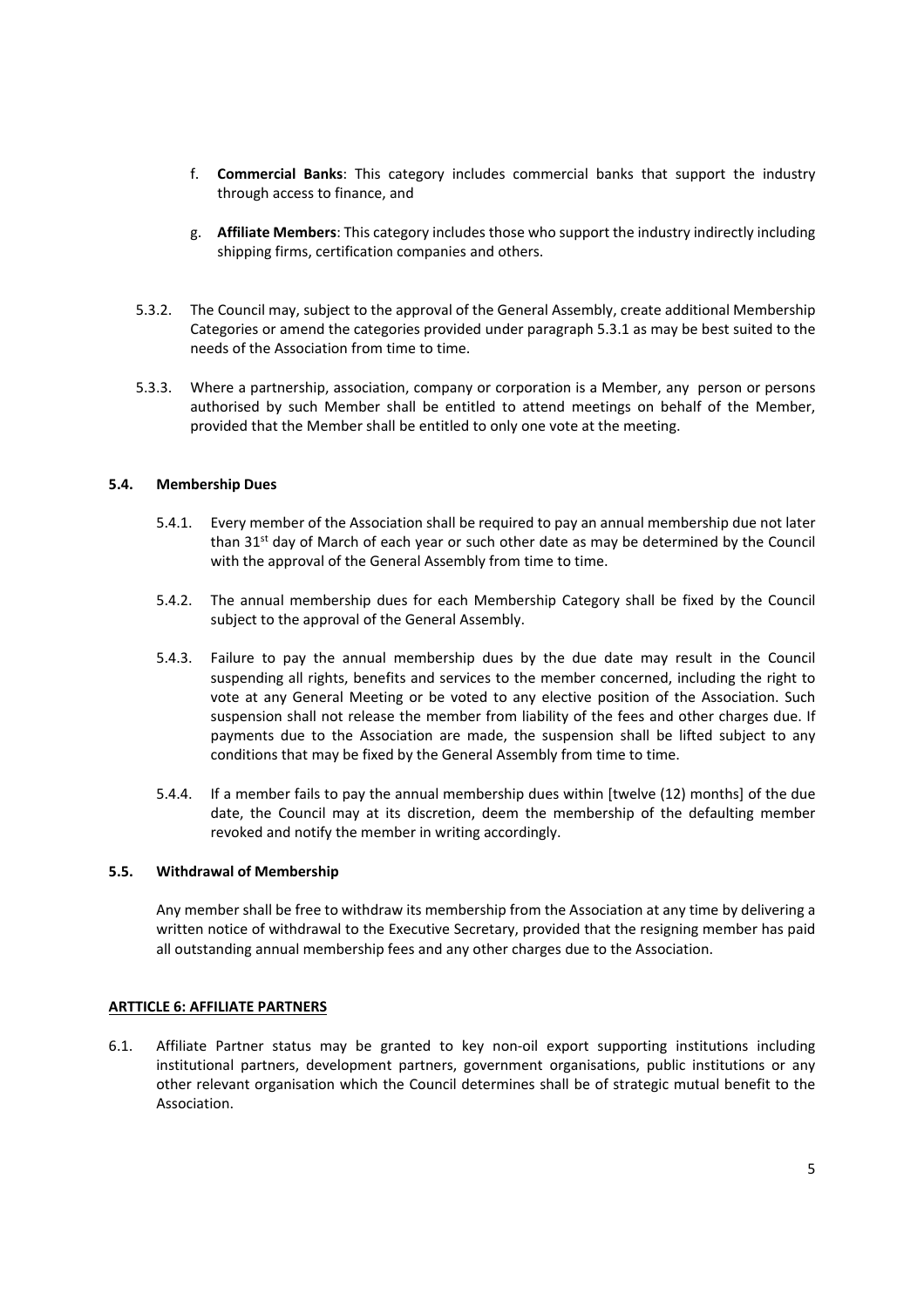- 6.2. Affiliate Partners shall provide strategic support and advise to the Association as may be required by the Association.
- 6.3. The Council shall from time to time determine any privileges and recognition to be granted to Affiliate Partners.

# **ARTICLE 7: GENERAL MEETINGS**

7.1. The meetings of the General Assembly shall be held in the manner provided hereunder:

## 7.2. **Annual General Meeting:**

- 7.2.1. The Annual General Meeting shall be held once every year and, in any event, no later than fifteen (15) months after the holding of the immediately preceding Annual General Meeting, at such time and place as shall be determined by the Council.
- 7.2.2. The Annual General Meeting shall be convened by the Executive Secretary on the directive of the Council.
- 7.2.3. The business of the Annual General Meeting shall include the following:
	- a. Receive and consider reports of the Council including the proposed annual budget of the Association;
	- b. Approval and adoption of the annual report and audited financial statements of the Association;
	- c. Appointment of Auditors; and
	- d. Consideration of any matters as may be required in accordance with this Constitution or as specified by the Council in the notice calling the Annual General Meeting.
- 7.2.4. At least 21 days' written notice of every Annual General Meeting shall be given to all members, specifying the time, place and business of the meeting.

## 7.3. **Extra‐Ordinary General Meeting:**

- 7.3.1. Where a business of the General Assembly cannot wait until the Annual General Meeting, a General Meeting known as Extra‐Ordinary General Meeting may be convened to transact such business.
- 7.3.2. The Secretary to the Council shall convene an Extra-Ordinary General Meeting in any of following situations:
	- a. Where the Council considers it necessary to discuss any urgent matter of interest to members of the Association or where a matter requires the approval of the General Assembly; or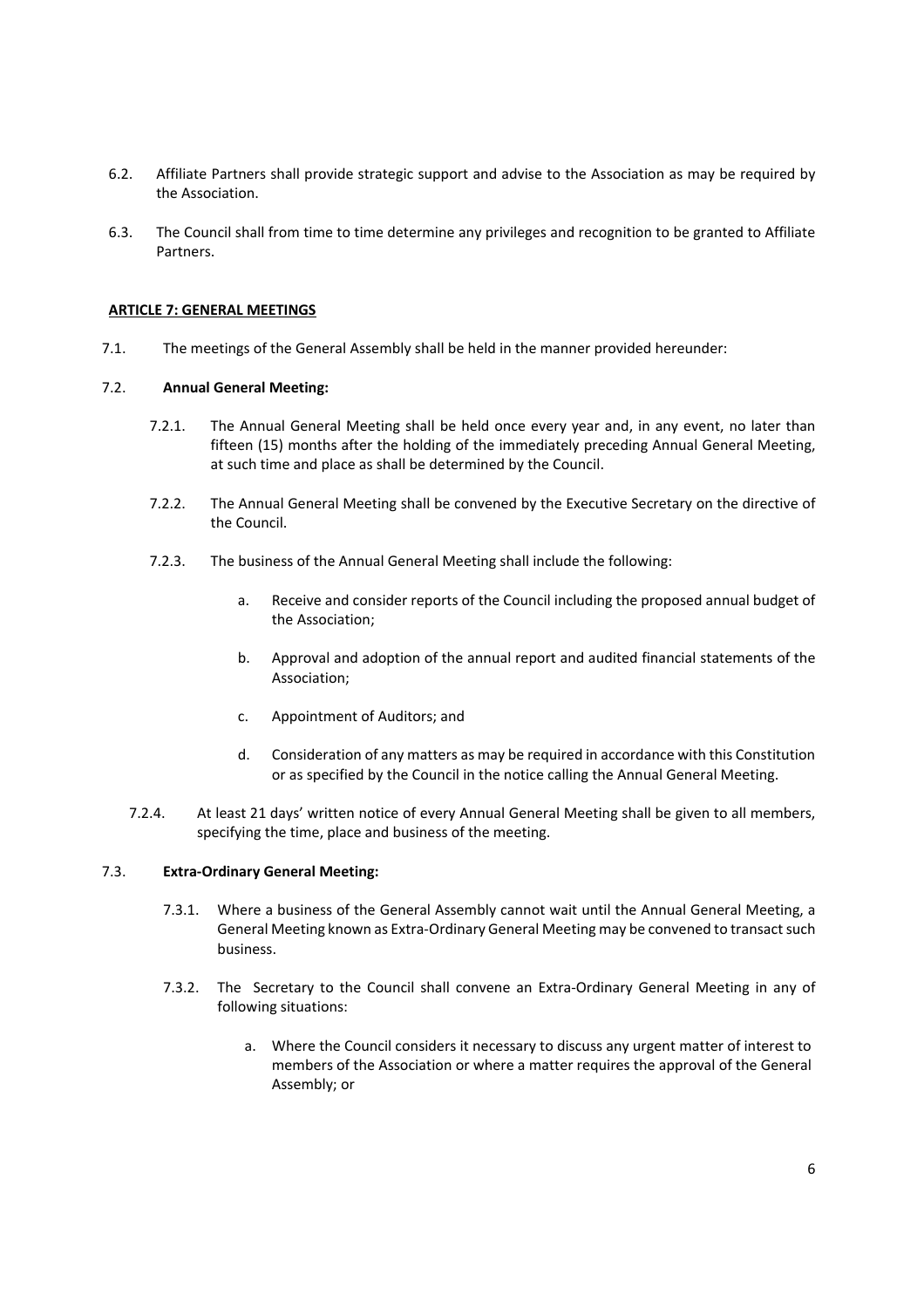b. At the written requisition of at least 25% or the nearest whole number thereto of the Financial Members of the Association entitled to attend and vote at a General Meeting

Provided that if in respect of (b) above, the Secretary to the Council fails or neglects to issue a notice of the requisitioned meeting within a period of 28 days after receiving the notice of requisition, the requisitionists may proceed to convene such meeting in accordance with the provisions of this Constitution and all reasonable costs of such meeting shall be reimbursable expenses payable from the funds of the Association.

7.3.3. At least 28 days' notice of such Extra‐Ordinary General Meeting shall be given, specifying the nature of business to be transacted or, if urgent, such shorter period as may be agreed by all Members entitled to attend and vote at the meeting. No other business, other than so specified in the notice, shall be transacted at the meeting.

## 7.4. **Presiding Officer at General Meetings**

The President of the Council or, in his absence, the First Vice‐President or, in the absence of both, the Second Vice‐President, shall preside at all General Meetings. If the President and both Vice‐Presidents are absent after 30 (thirty) minutes from the time stated in the notice of the meeting, the members shall elect a person from amongst the persons present to preside over the meeting. The Presiding Officer shall have a casting or second vote in the event of a tie.

# 7.5. **Quorum**

The quorum for the transaction of business at any General Meeting shall be one-third of Financial Members. No business shall be transacted at a General Meeting unless a quorum is constituted at the time the meeting proceeds to business.

## 7.6. **Adjournments**

If within an hour from the time appointed for the meeting a quorum is not present, the meeting shall stand adjourned to the same day in the following week at the same time and place or if the place is not available at the adjourned date, to such other time and place as the Council may determine; and if at the adjourned meeting a quorum is not present within an hour of the time appointed for the meeting, the members present shall form a quorum.

# 7.7. **Voting and Voting Rights**

- 7.7.1. No Member shall be entitled to vote at any General Meeting unless all monies due to the Association from such Member have been paid.
- 7.7.2. On a show of hands each Member represented shall be entitled to one vote each.
- 7.7.3. A simple majority of members present and entitled to vote at a General Meeting may require the Presiding Officer to subject a matter to secret ballot. In such a case the Presiding Officer shall arrange for the secret ballot either at the meeting (if practicable) or thereafter by correspondence.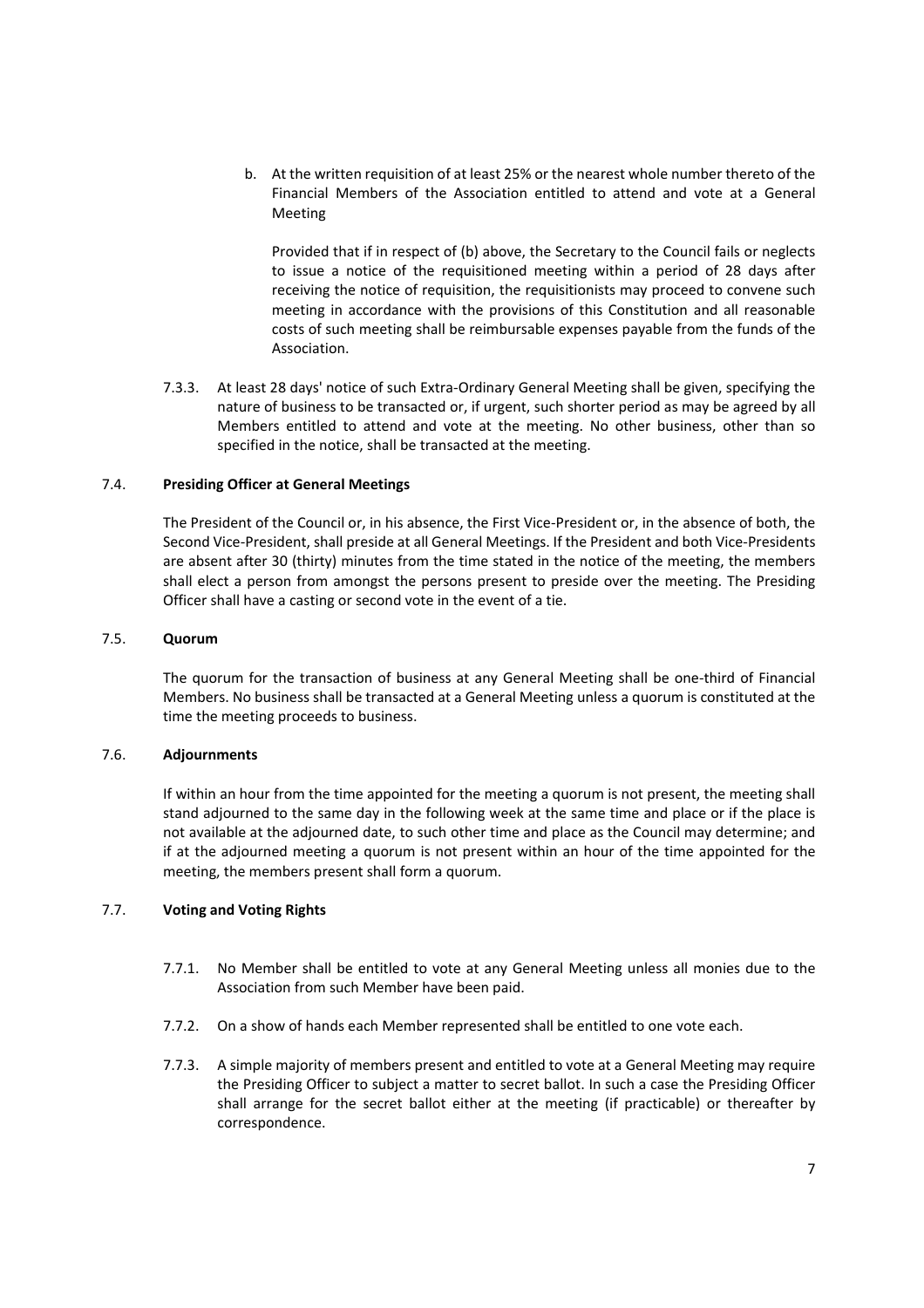7.7.4. Decisions at General Meetings, other than amendment of the Constitution which shall be by two-thirds majority, shall be decided by a simple majority

#### 7.8. **Notices**

Every notice required to be given to Members shall be deemed to be duly delivered if delivered by courier and addressed to such members at their respective postal addresses or sent successfully by e‐ mail to their respective e‐mail addresses as recorded in the Register of Members

# 7.9. **Virtual Meetings**

Notwithstanding anything to the contrary in this Constitution, the Council may where the circumstances require, determine at any time, including, without limitation, after the calling of any General Meeting, that such meeting be held solely by means of remote communication or both at a physical location and by means of remote communication provided that all participants can hear each other using such remote communication and the proceedings of the meeting are recorded.

A Member who, through the means of remote communication, votes at a meeting or establishes a communications link to a meeting shall be deemed to be present at that meeting.

#### **ARTICLE 8: EXECUTIVE COUNCIL**

#### 8.1. **Composition of the Council**

- 8.1.1 The Executive Council shall comprise the following:
	- a. The Council Officers of the Association;
	- b. The Immediate Past President of the Council;
	- c. Elected representatives of the Membership Categories
	- d. The Board of Trustees represented by two members possessing an historical background of the Association and elected by a simple majority vote of the Board.
	- e. A maximum of five co-opted Members at the discretion of the Council.
- 8.1.2. Where members of a Membership Category do not elect or are unable to agree a representative for appointment to the Council, the Council may co-opt a Member of the relevant Membership Category to serve on the Council on an interim basis pending when the election is concluded. The exercise of this power by the Council shall not be considered in determining the number of members that may be co-opted pursuant to Article 8.1.1. (e)
- 8.1.3. Unless or until otherwise determined by the Council, the Executive Secretary shall serve as the Secretary of the Council and shall be entitled to attend all Council meetings but with no voting rights.

## 8.2. **Powers and Functions of the Council**

The Council shall set the strategic direction of the Association and perform the functions conferred by this Constitution including the following: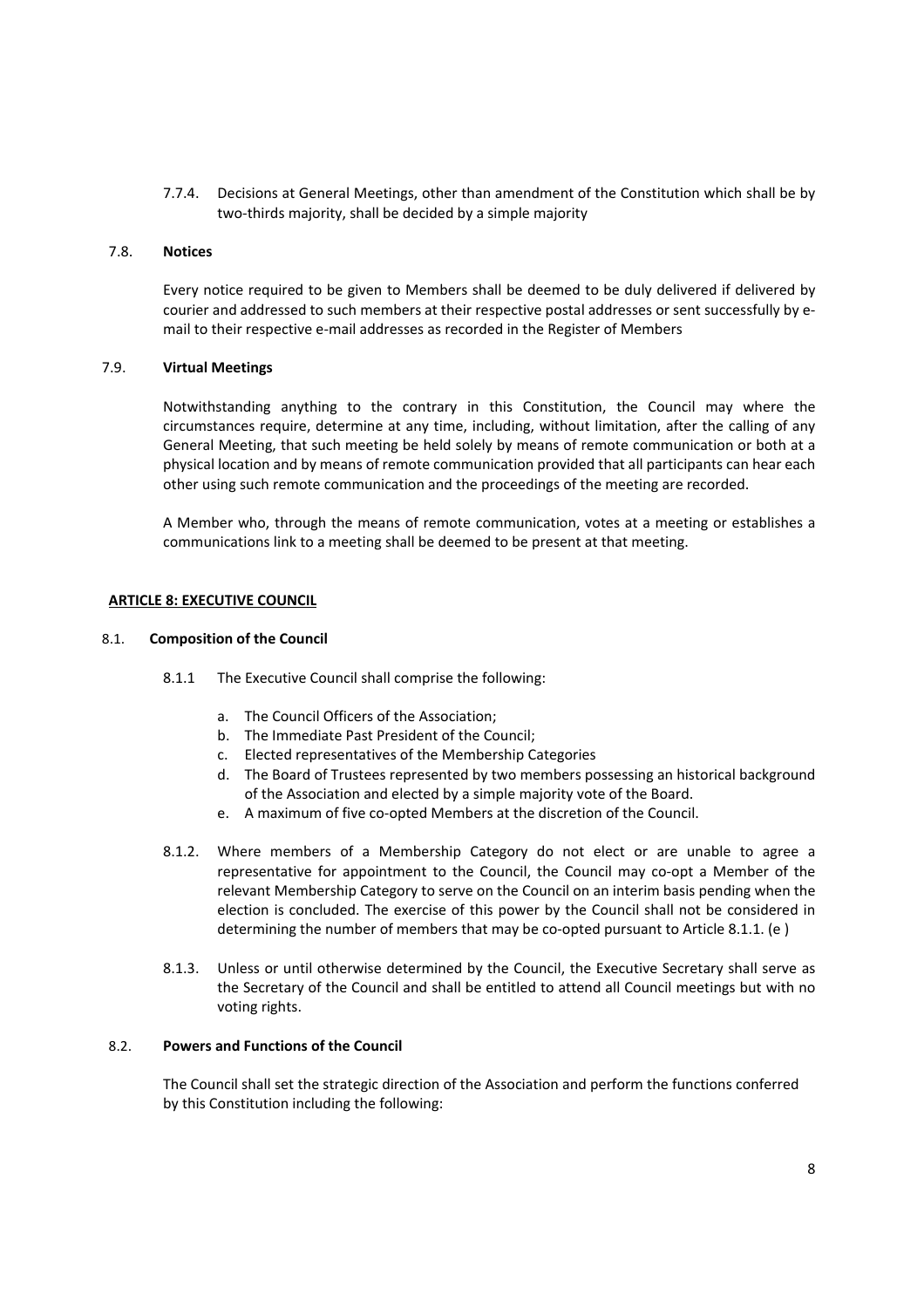- a. Be accountable to the General Assembly for the organisation of the affairs of the Association.
- b. Report the Council's activities at the Annual General Meeting.
- c. Lay before the General Meeting, the audited financial statements of the Association for approval and adoption.
- d. Determine and formulate policies in furtherance of the objectives of the Association.
- e. Appoint the Executive Secretary and the Management Team of the Association, under such terms and conditions as may be prescribed in their respective letters of appointments subject to ratification by the General Meeting.
- f. Exercise control and management over the finances of the Association including the Appointment of suitable Banks for that purpose
- g. Set up standing committees to which the powers of the Council may be delegated including but not limited to (1) Finance Committee (2) Risk and Audit Committee (3) Governance and Nominations Committee and (4) Membership and Programs Committee
- h. Set up other standing committees, ad-hoc committees, or sub-committees as may be considered necessary from time to time and delegate or assign to such committees or sub‐committees such powers and responsibilities as it may consider expedient or necessary.
- i. Discipline members of the Association in accordance with the terms of this Constitution.
- j. Carry out or perform such other acts as may be necessary to advance the interests of the Association.

## 8.3. **Eligibility Criteria**

Persons eligible to be elected and/or appointed as members of the Council include;

- a. A Financial member or representative of Financial member not below the rank of a director or equivalent position of the Member;
- b. persons who are vibrant, vocal and knowledgeable about non‐oil exports;
- c. persons who have contributed towards promoting the interest of non‐oil exports in Nigeria; and
- d. Any other criteria as may be determined by the General Assembly from time to time.

# **ARTICLE 9: COUNCIL OFFICERS**

- 9.1. The Council Officers of the Association shall be the following:
	- a. The President
	- b. The First Vice‐President
	- c. The Second Vice‐President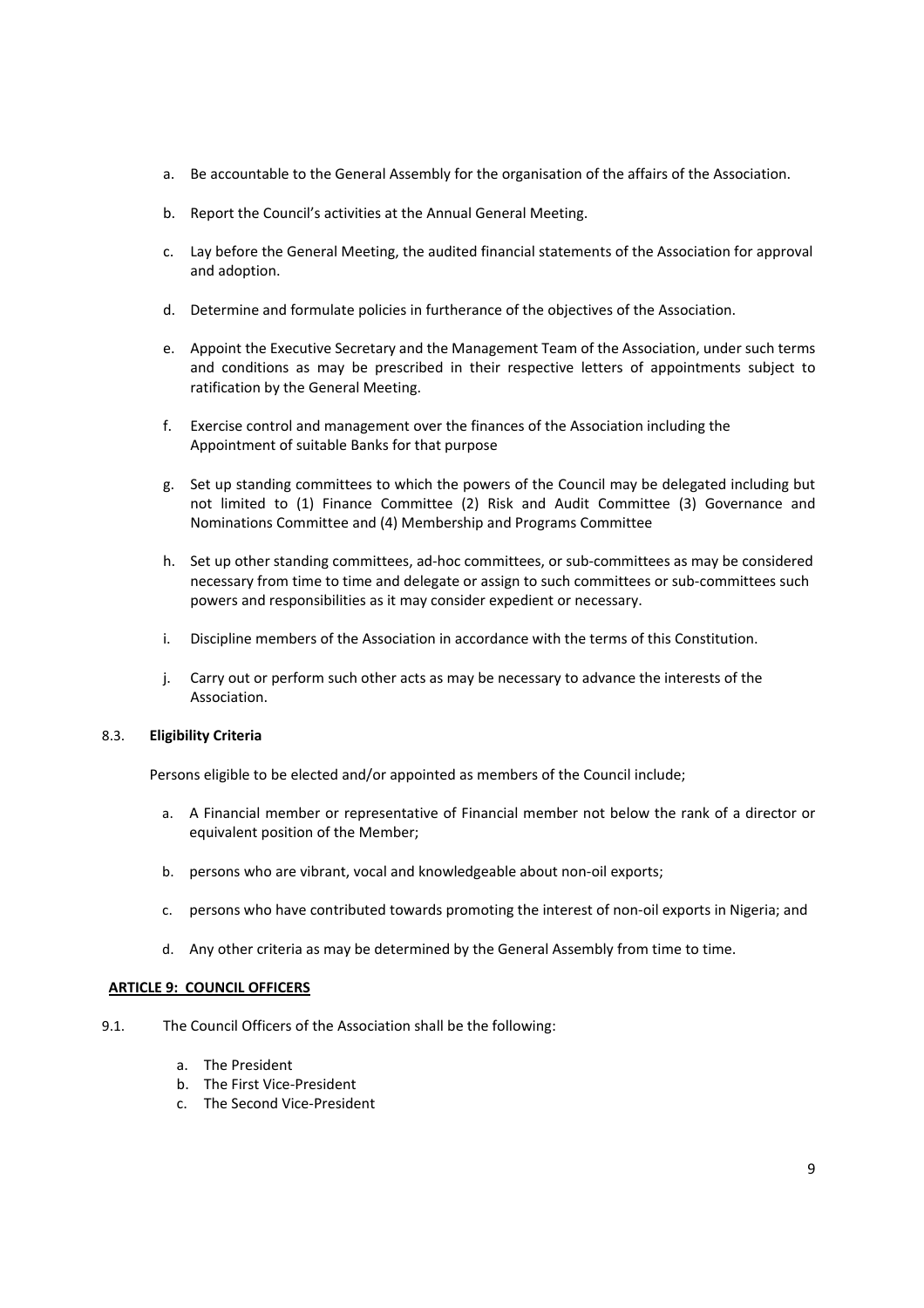# 9.2. **Qualifications to Hold A Council Office**

In addition to meeting the eligibility requirements for Council members set out in Article 8.3, Council Officers must possess the following qualifications:

Type equation here.

- a. Full membership of the Association and as at the date of nomination, has paid all annual membership dues.
- b. The Council Officers must be persons with proven integrity, administrative skills, and experience and with demonstrable capacity to serve without expecting or having consideration for pecuniary rewards and/or remuneration.

# 9.3. **Duties of Council Officers**

## *President*

- a. Preside at all General Meetings, Council Meetings, and other Association meetings when present.
- b. Direct all Council members and other officers of the Association in the performance of their duties and coordinating the activities of the Association.
- c. Represent the Association at formal events and acting as the key spokesperson of the Association.

# *First‐Vice President*

- a. In the absence of the President assume and exercise in all respects the powers of the President in this Constitution.
- b. Perform such other functions as the President, Council or General Assembly may assign.

# *Second Vice President*

- a. In the absence of the President and First Vice President assume and exercise in all respects the powers of the President in this Constitution.
- b. Perform such other functions as the President, Council or General Assembly may assign.

## 9.4. **Election of Council Officers**

- a. Every candidate for election as a Council Officer shall be a Member or representative of a Member nominated in writing by at least two (2) Financial Members.
- b. Nominations for election of Council Officers to the Council shall be lodged with the ad-hoc Electoral Committee set up by the Council.
- c. Nominations for the Council shall be on the prescribed form and shall include the full name of the candidate, the Member the nominee represents (where applicable), the industry in which the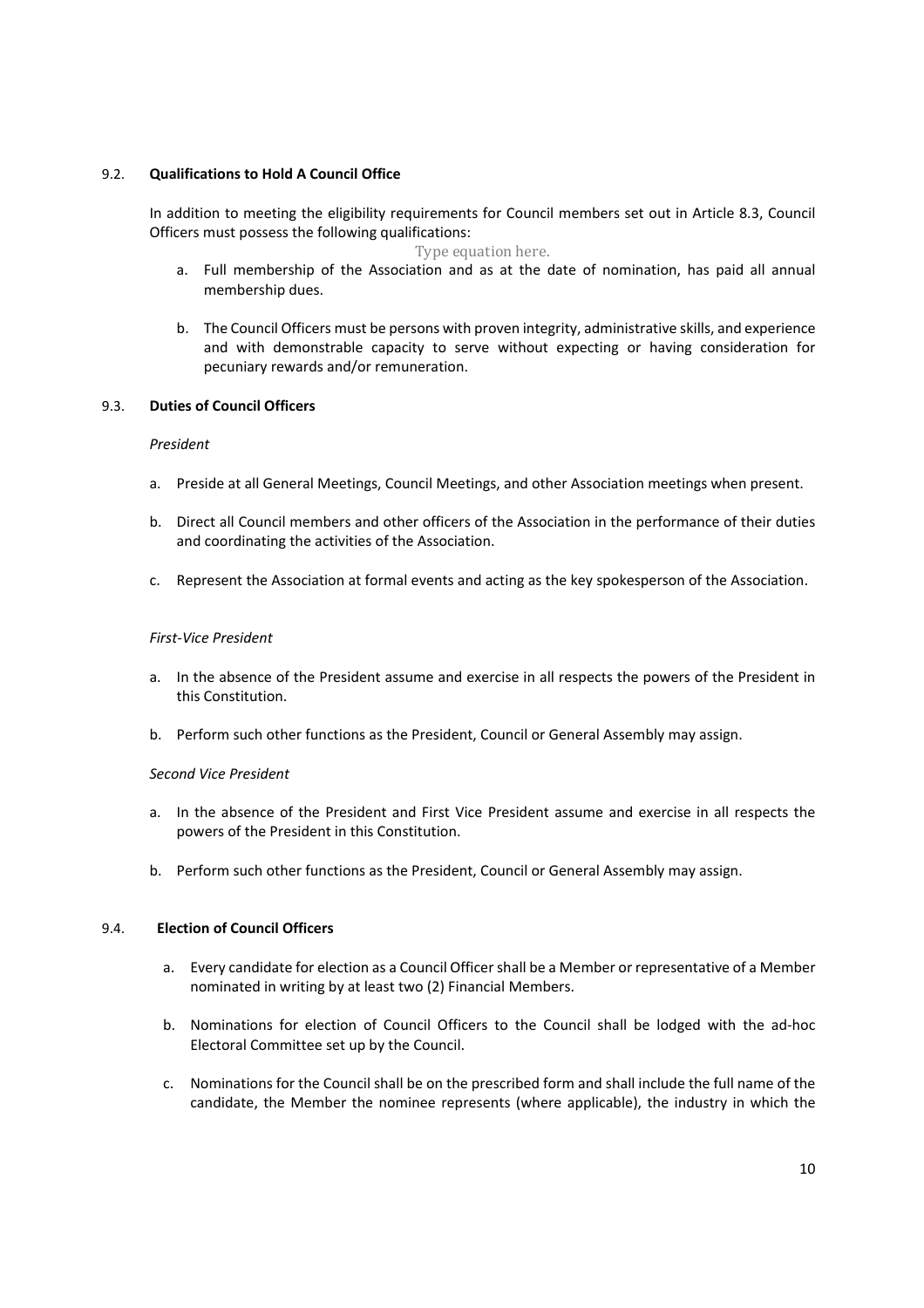nominee is engaged, and the designation of the nominee within the organization or business (where applicable).

- d. Persons nominated may be required by the ad-hoc Electoral Committee to submit to screening with regard to their qualification and to provide their curriculum vitae not later than the date fixed by the ad‐hoc Electoral Committee.
- e. Council Officers shall be elected by show of hands unless a majority of members present at the meeting demand a ballot; or by electronic vote approved by the ad‐hoc Electoral Committee.
- f. Elections shall be coordinated by the ad‐hoc Electoral Committee set up by the Council.

## **ARTICLE 10: COUNCIL MEMBERS REPRESENTING MEMBERSHIP CATEGORIES**

#### 10.1.  **Election of Council Members Representing Membership Categories**

Further to clause 8.1.1(c), each Membership Category shall be entitled to representation on the Council subject to the following‐

- a. Only Financial Members shall be eligible to submit nominations or be elected to the Council as representative of a Membership Category. In the case of nominations from a Member that is a partnership, association, company or corporation, the representative on the Council shall be a person occupying a position not lower than the office of a director or its equivalent in that Member.
- b. Eligibility of such representative shall be subject to the criteria in clause 8.3 above.
- c. The representative shall be elected by a simple majority of members of that category based on nomination in writing by at least two (2) Financial Members of the relevant category.
- d. The provisions of Article 9.4(b), (c), (d), (e) and (f) shall also apply to the election of Council Members representing Membership Categories

## **ARTICLE 11: OTHER COUNCIL MATTERS**

#### 11.1. **Term and Tenure**

- a. Each Council member shall hold office for a term of two (2) years, commencing from the date of their inauguration to office and in the case of Council members co-opted pursuant to Article 8.1.1. (e ) and 8.1.2 they shall not serve beyond the term of the Council to which they were co‐opted.
- b. Council Members shall not hold a particular office for more than two (2) consecutive terms and no further, provided that a Council member may be elected to a different office after the expiry of two consecutive terms in a particular office.
- c. Subject to Article 11.1 (a) and 11.1(b) any retiring Council members shall be eligible for re‐election and if re-elected will begin a new term of office.

## 11.2.  **Vacancy**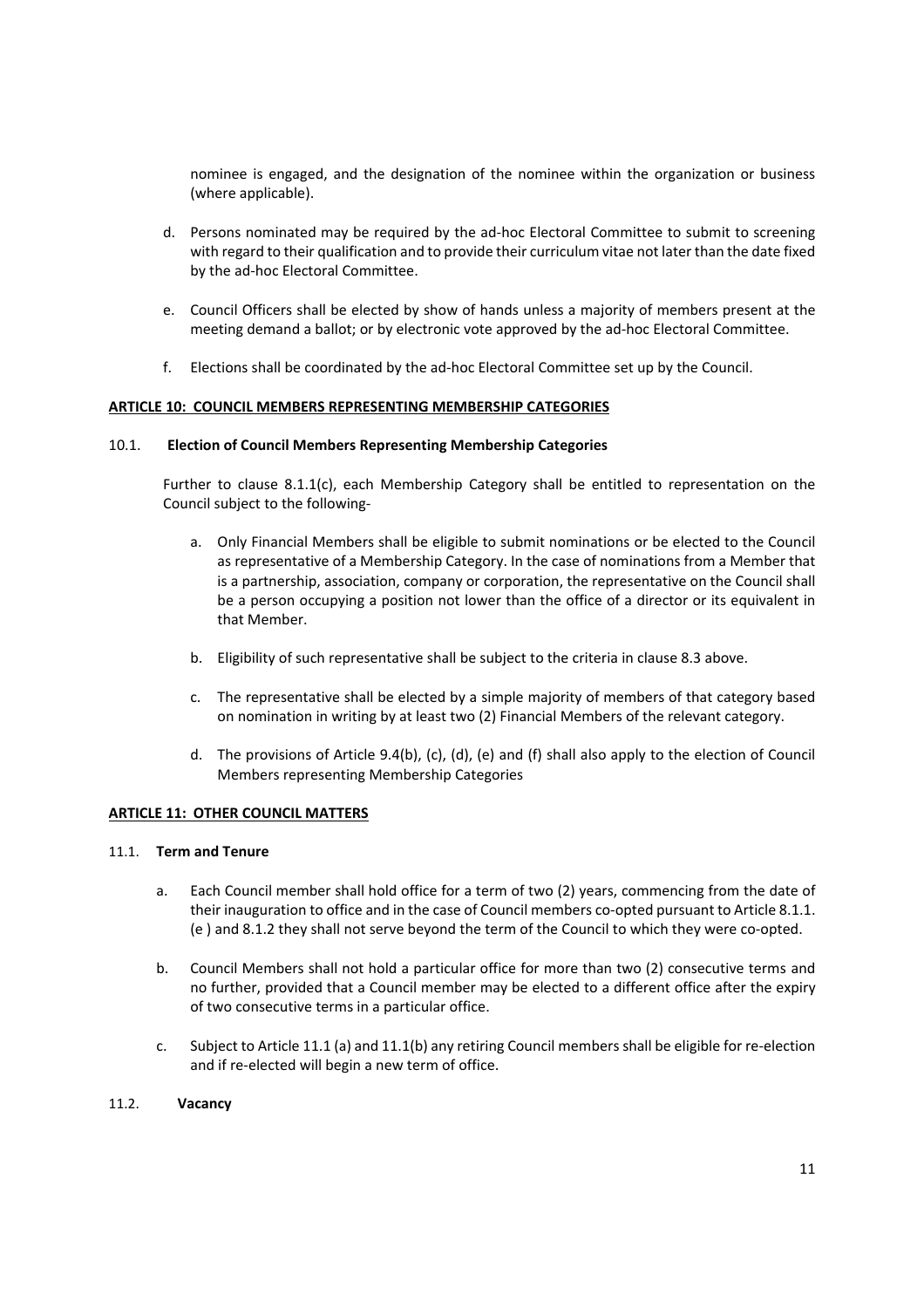Where a Council member resigns or dies or a Council position becomes otherwise vacant, a casual vacancy shall be deemed to have arisen and the Council may appoint a Member or representative of a Member to fill the vacancy for the remainder of the unexpired term subject to ratification by the General Meeting. Provided that where the vacancy relates to an elected representative of the Membership Categories, the relevant Member Category will be entitled to appoint another representative to fill the vacancy.

# 11.3. **Council Meetings**

- a. The Council members shall meet and dispatch their business as they deem fit. The Council meetings shall be held as frequently as may be required and, in any event, at least once every quarter in such manner as the members of the Council may deem fit.
- b. The President, or in his absence the First Vice‐President, or in the absence of both, the Second Vice‐President shall take the Chair in all meetings. In the absence of both the President and Vice‐ Presidents, Council members present shall elect a Chairman.
- c. Notwithstanding anything to the contrary in this Constitution, the Council may where the circumstances require, determine at any time, including, without limitation, after the calling of any Council meeting, that such meeting be held solely by means of remote communication or both at a physical location and by means of remote communication provided that all participants can hear each other.
- d. A Council member who, through the means of remote communication, votes at a meeting or establishes a communications link to a meeting shall be deemed to be present at that meeting and the location of the Chairman shall be deemed the place of the meeting.
- e. The notice of any Council meeting must be given to each member of the Council, at least fourteen (14) days prior to the date of the meeting and shall contain the agenda for the meeting, provided that a shorter notice may be given subject to ratification by all Council members.
- f. The quorum for the meetings shall be one-third of the members of the Council.
- g. All decisions of the Council shall be by a simple majority of members present and voting; and in the event of equality of votes, the President shall have a casting or second vote.

## 11.4. **Removal of Council Members**

A Council member shall cease to hold office if he/she:

- a. Resigns his office
- b. Ceases to be a Member.
- c. Becomes insane.
- d. Is officially declared bankrupt.
- e. Is convicted of a criminal offense involving dishonesty by a Court of competent jurisdiction.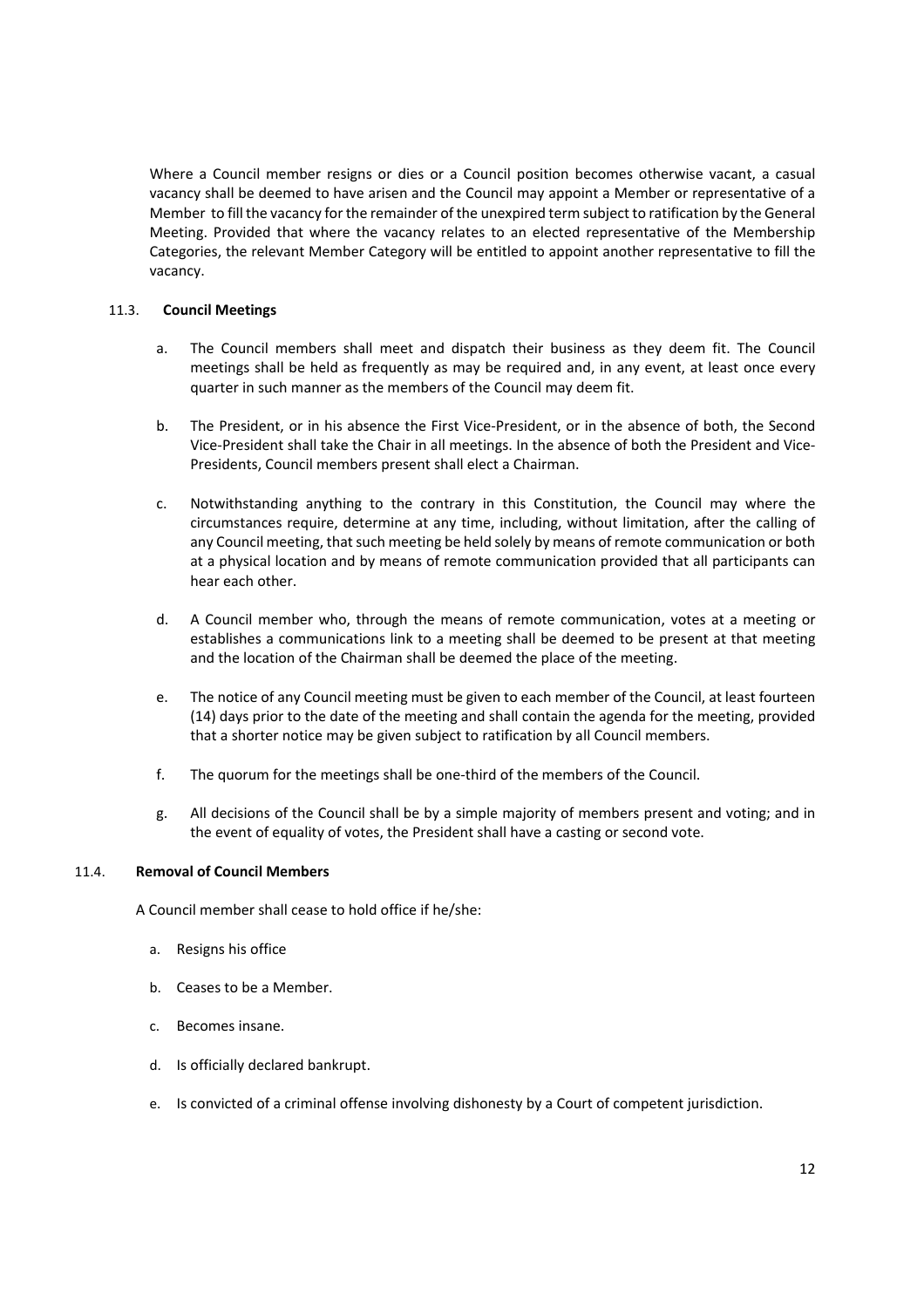f. Is recommended for removal from office by simply majority vote of the members present at any General Meeting of the Association called for that purpose.

#### 11.5. **Disciplinary Powers**

- 11.5.1. The Council shall have the power to discipline any of the Members of the Association.
- 11.5.2. The disciplinary powers shall be exercisable in the case of any Member where in the opinion of the Council or of not less than ten (10) Members of the Association, the conduct of a Member has been prejudicial to the interests of the Association
- 11.5.3. The penalties or orders which may be imposed pursuant to this rule are:
	- a. Reprimand;
	- b. Interim suspension order pending the hearing of any charges;
	- c. Suspension, and
	- d. Expulsion.

#### **11.5.4. Disciplinary Procedure:**

- a. The Council shall give the Member not less than twenty-eight (28) days' notice of the hearing of any complaint or complaints against the Member under this rule.
- b. The Member may answer the complaint or complaints either in writing or in appearance before the Council. If the Member wishes to appear to answer they shall, not less than three days before the hearing, give written notice of their intention to do so together with brief details of the matters at issue.
- c. The Council shall conduct the hearing informally but so as to give each party fair opportunity to be heard.
- d. The Council shall not be bound by any rules of evidence.
- e. In the case of a reprimand or interim suspension, the decision of the Council shall be by a vote of a simple majority of the Council or any ad hoc committee set up by the Council for that purpose and such decision shall be final
- f. In the case of a suspension or expulsion, the decision of the Council shall be subject to the approval of the General Assembly.
- 11.5.5. **Interim Suspension**: The Council may, before or during any hearing of a complaint, make an order for interim suspension where the Council is of the opinion that the complaint is sufficiently serious for that order to be made or is otherwise in the interest of the Association or its members.

#### **11.5.6. Suspension**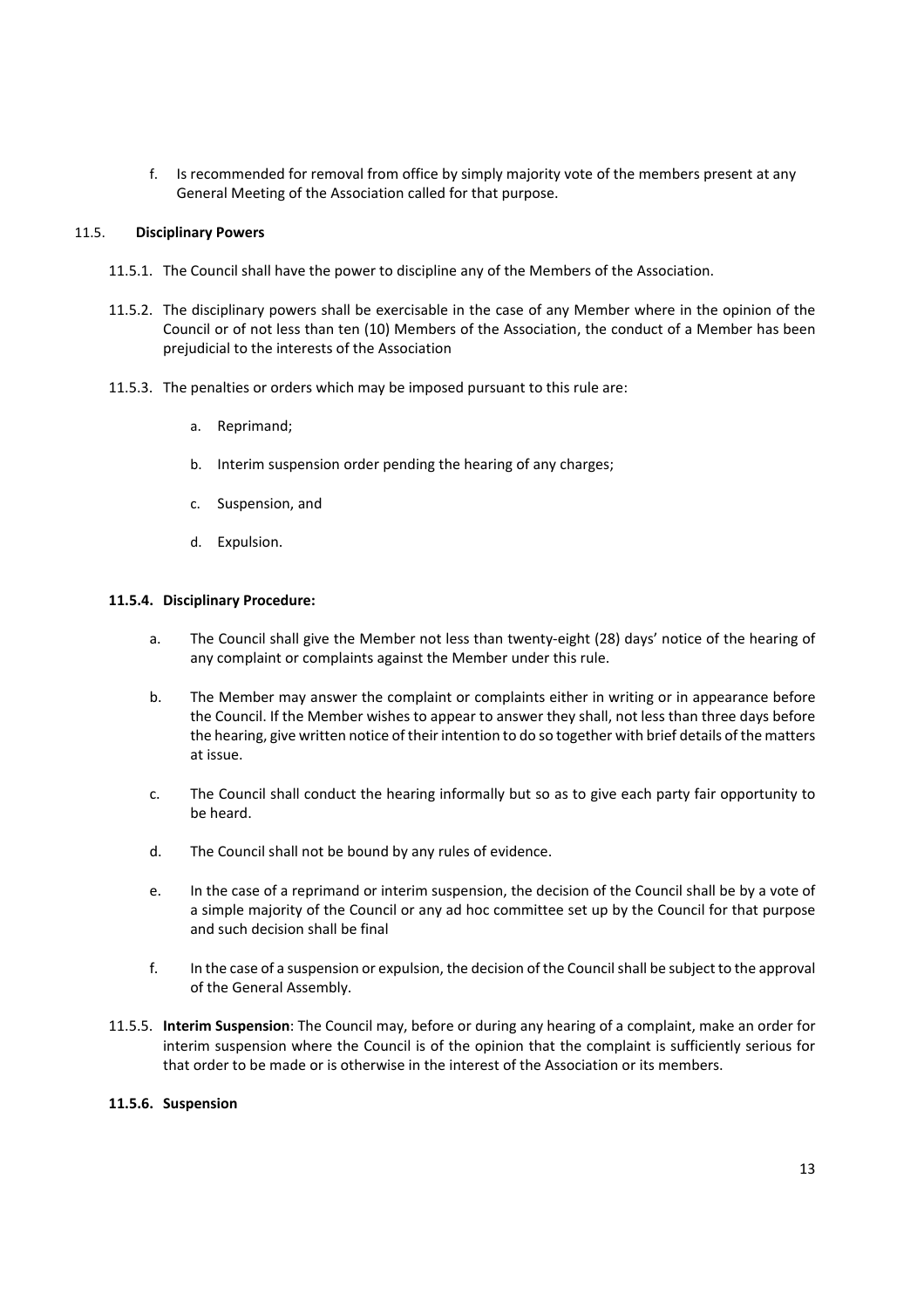- a. Upon the imposition of a penalty of suspension, the Member shall not be entitled to exercise any of the rights and privileges of membership during the period of suspension.
- b. Upon the expiry of the period of suspension the Member shall revert to and be entitled to exercise any rights and privileges of membership.

# **11.5.7. Expulsion**

- a. Upon expulsion the Member shall
	- i. pay any monies, subscriptions and other charges due to the Association.
	- ii. be removed from the Register of Members and shall not be entitled to exercise any rights or privileges of membership.
- b. Any Member expelled may re‐apply for membership after the expiry of twelve (12) months from the date on which the expulsion became effective. The Council may grant or refuse the application and upon such terms and conditions as it shall think fit.

# **ARTICLE 12: COMMITTEES**

12.1 The Council shall operate through the following Standing Committees:

# 12.1.1. **Finance Committee**

- a. To review the annual budget of the Association prior to the presentation to the Council and approval of the General Assembly.
- b. Advise the Council on all matters relating to the finance of the Association
- c. Monitor the implementation of the various financial policies approved by the Council.
- d. Ensure a transparent and easily verifiable process with adequate checks, is deployed in respect of the finances and bank account(s) of the Association.
- e. Develop or identify and propose means of fund raising for the Association to the Council for approval
- f. Advise on strategy for the recovery of all dues, debts and pledges owed to the Association.
- g. Advise on investment of the funds of the Association.
- h. Any other function that may be assigned to it by the President, the Council or the General Assembly.

# 12.1.2. **Governance and Nominations Committee**

a. To monitor the nomination process and review the nominations for Executive Secretary and other management positions.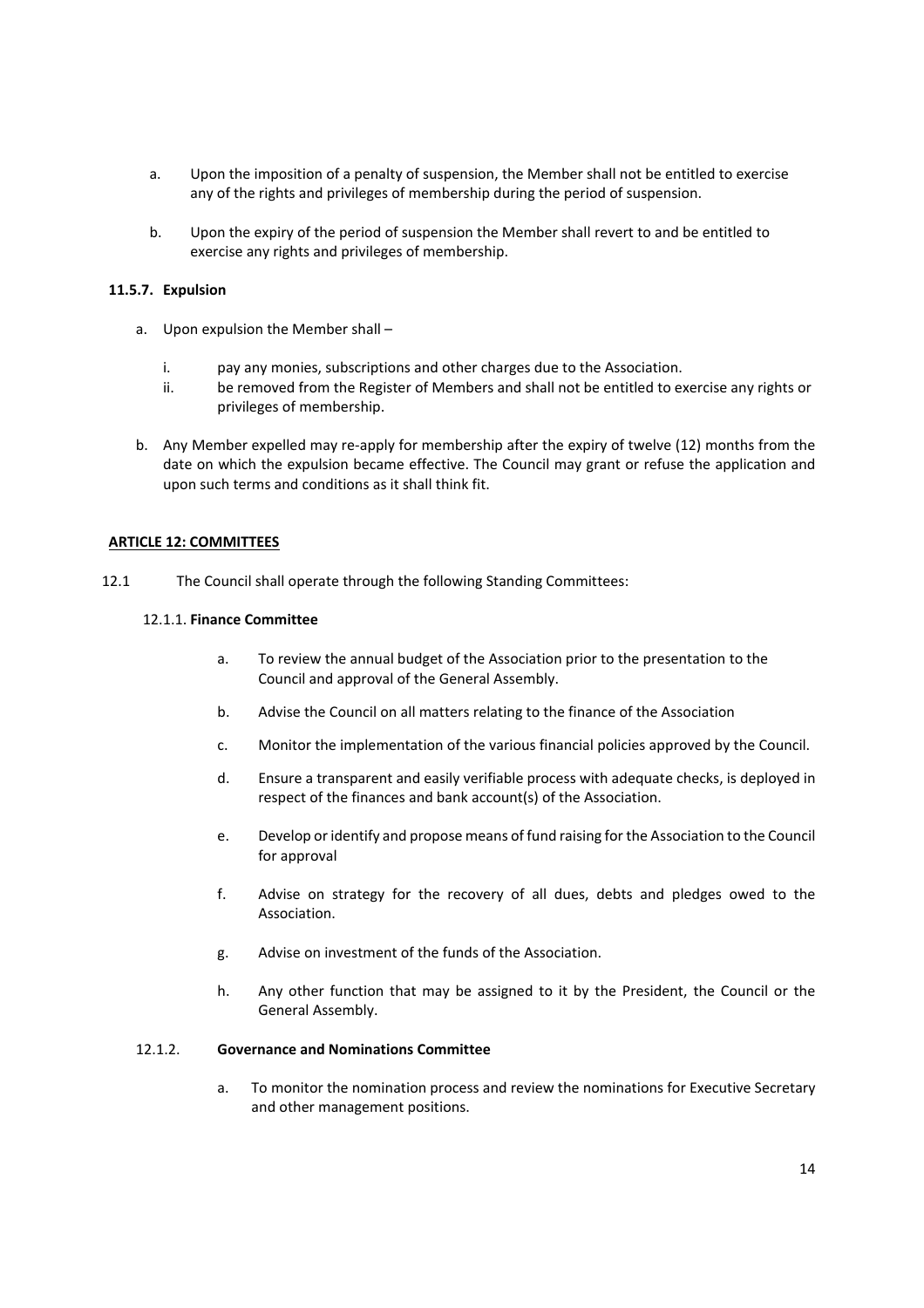- b. To review the composition of the Council and make recommendations on any proposed changes to the Council.
- c. To consider the skills mix needed in respect of the Council and Committees and make recommendations to the Council on the criteria for eligibility.
- d. To review succession planning for the Executive Secretary and Management Team
- e. To review the training and development needs of the Council and management team.
- f. To oversee all matters relating to corporate governance and codes of ethics.
- g. To develop the procedures for the performance evaluation of the Council and Management Team

#### 12.1.3. **Membership and Programs Committee**

- a. Consider and recommend new members for admission into the membership of the Association
- b. Advise the Council on strategies for boosting the membership base and the retention of existing members
- c. Advise the Council on strategies for collaboration with Affiliate Partners
- d. Encourage the prompt payment of annual membership dues by Members.
- e. Review and present annual programs and events plan for the Association to the Council for approval
- f. Oversee the planning of Association events and programs including workshops, seminars, trainings, trade fairs, exhibitions, conferences etc.

## 12.1.4. **Risk and Audit Committee**

- a. Advise the Council on the Association's risk appetite, profile and tolerance
- b. Review the effectiveness of the Association's risk control/mitigation tools and risk management mechanisms
- c. Liaise with external auditors for the audit of the accounts of the Association
- d. Review internal audit reports and escalate any matters of importance to the Council
- 12.2 Membership of each Committee shall be comprised of Council Members as determined by the President with the ratification of the Council from time to time, provided that members of the ad‐ hoc Electoral Committee may consist of Members other than Council Members and shall not include any member of the Council seeking a re‐election.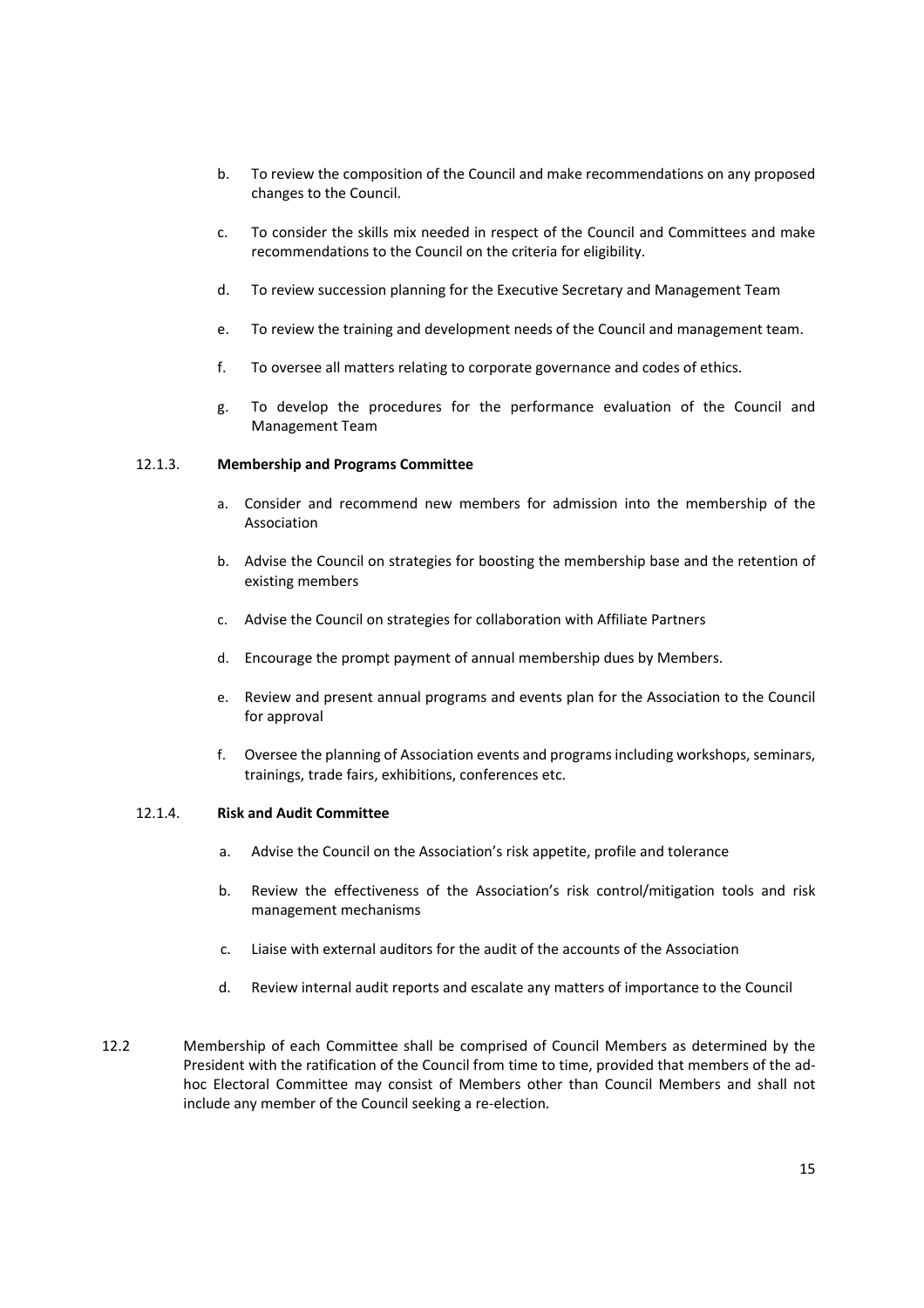#### 12.3 **Ad Hoc Committees**

- 12.3.1 The Council may constitute Committees other than the Standing Committees to deal with such issues and matters as circumstances may require and the Committees so constituted shall have such powers and exercise such functions as the Council may determine.
- 12.3.2 Membership of each ad-hoc committee shall be determined by the President with the ratification of the Council from time to time.

## 12.3.3 **Ad‐hoc Electoral Committee**

In an election year, the Council shall, not more than five but not less than four months to the date fixed for election, set up an ad-hoc Electoral Committee consisting of 3 to 7 members to conduct elections into the Council. The ad‐hoc Electoral Committee shall:

- a. Announce the date of the elections which shall not be less a period of one month to the expiration of the tenure of the sitting Council and invite nominations from Members
- b. Issue campaign and election guidelines and publicize the eligibility criteria for the Council positions and the eligibility criteria for voting
- c. Review the nominations for election to the Council and determine the eligibility of each candidate not later than 4 weeks to the election
- d. Notify disqualified nominees of their disqualification, providing the reason(s) for the same, at least 7 days before circulating the list of eligible candidates
- e. At least 21 days to the elections, provide and circulate to all Members by email or other means of communication used by the Association, a list of the nominated candidates that are eligible for election
- f. Provide a list of members qualified to vote at least 21 days to the elections
- g. Count the votes and declare the results of the elections
- h. Arrange for the swearing-in of newly elected Council Members at the Annual General Meeting immediately following their election
- i. Generally manage the election process for which they are appointed to ensure orderliness, fairness and transparency

# 12.3.4 Ad ‐hoc Mediation Committee

The Council may, where it considers necessary, constitute an ad-hoc Mediation Committee to facilitate resolution of disputes among Members.

## 12.4 **Procedure for Committees**

a. Each Committee shall present regular written reports of its activities to the Council.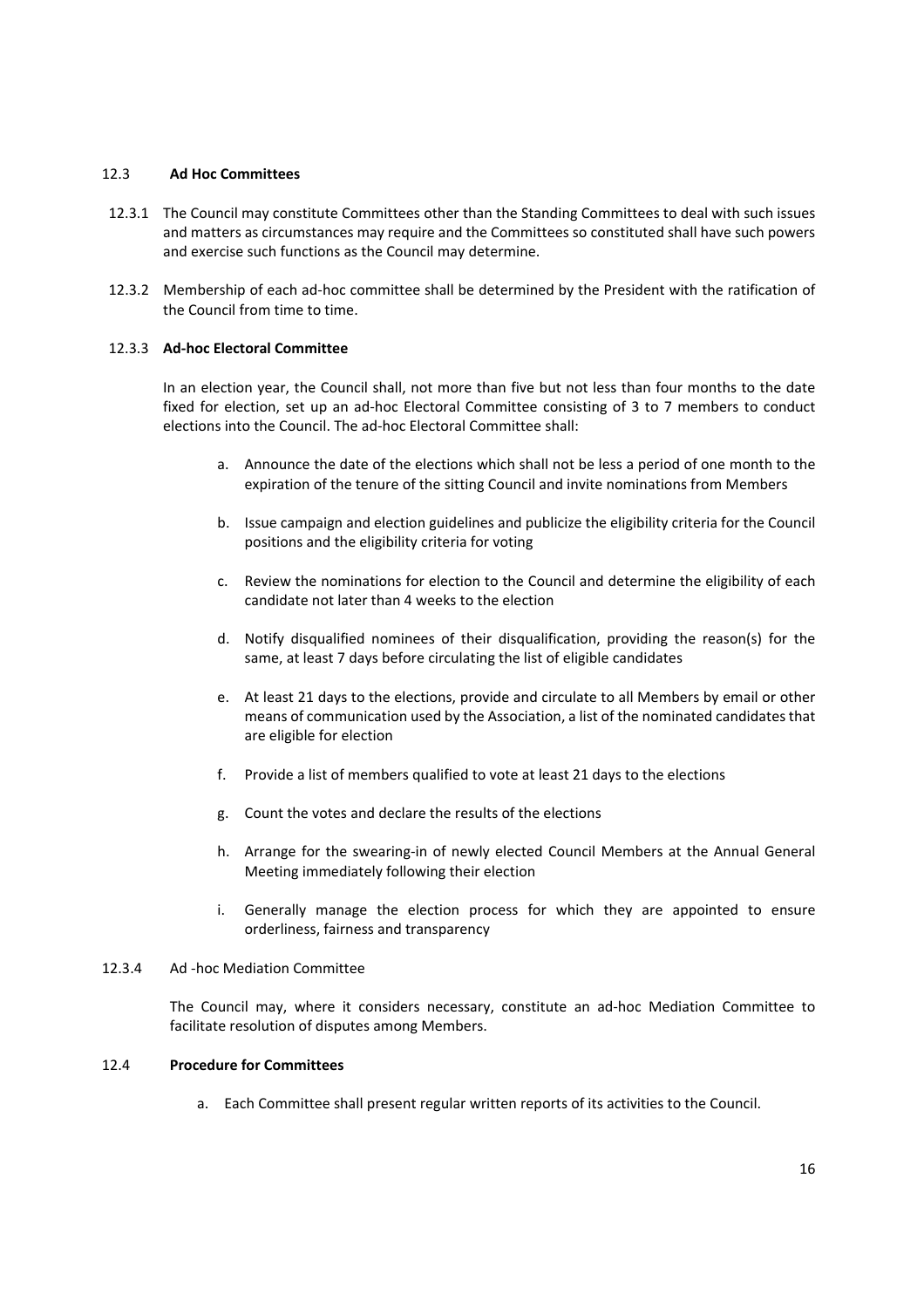- b. The decisions of each Committee shall be taken by a simple majority
- c. The Council shall issue charters, policies or terms of reference for each Committee setting out the powers, responsibilities, membership eligibility and structure for the Committees and may amend or update such documents from time to time.

# **ARTICLE 13: MANAGEMENT TEAM**

13.1 There shall be a Management Team for the Association, appointed by the Council to oversee the day‐ to-day activities of the secretariat. The Management shall consist of the Executive Secretary and such other staff as the Association may require from time to time.

## 13.2  **Executive Secretary**

- a. The Council shall appoint an Executive Secretary with such designation and on such salary and conditions of service as may be determined from time to time.
- b. The Executive Secretary shall be the head of the Management Team and shall be responsible to the Council in all respects.
- c. The Executive Secretary shall manage the Secretariat and hire such other staff of the Secretariat (other than senior officers or Management Team) as may be required for the effective administration of the affairs of the Association, subject to the approval of the Council.
- d. The Executive Secretary of the Association shall serve for a term of four (4) years, and the term may be renewed for another term of four (4) years. An Executive Secretary shall not hold office for more than two (2) consecutive terms.
- e. Until such other person is appointed as Secretary to the Council, the Executive Secretary shall serve as the Secretary to the Council and shall as directed by the Council, convene General Meetings, Council Meetings and other meetings of the Association, record its proceedings, and prepare a report of the meetings for approval by the Council.

#### 13.3 **Functions of the Management Team**

The functions of the Management Team shall include the following;

- a. Responsible for the day-to-day activities of the secretariat.
- b. Implement the policies and strategic directives of the Council as may be determined from time to time.
- c. Keep a Register of Members correctly and up to date showing each member's membership category, name, last known postal and/or e‐mail addresses.
- d. Liaise with the auditors to prepare and lay before the Council and General Meeting, the financial statements, and audited accounts of the Association for approval.
- e. Assist in the inspection of the books by any person authorized to do so.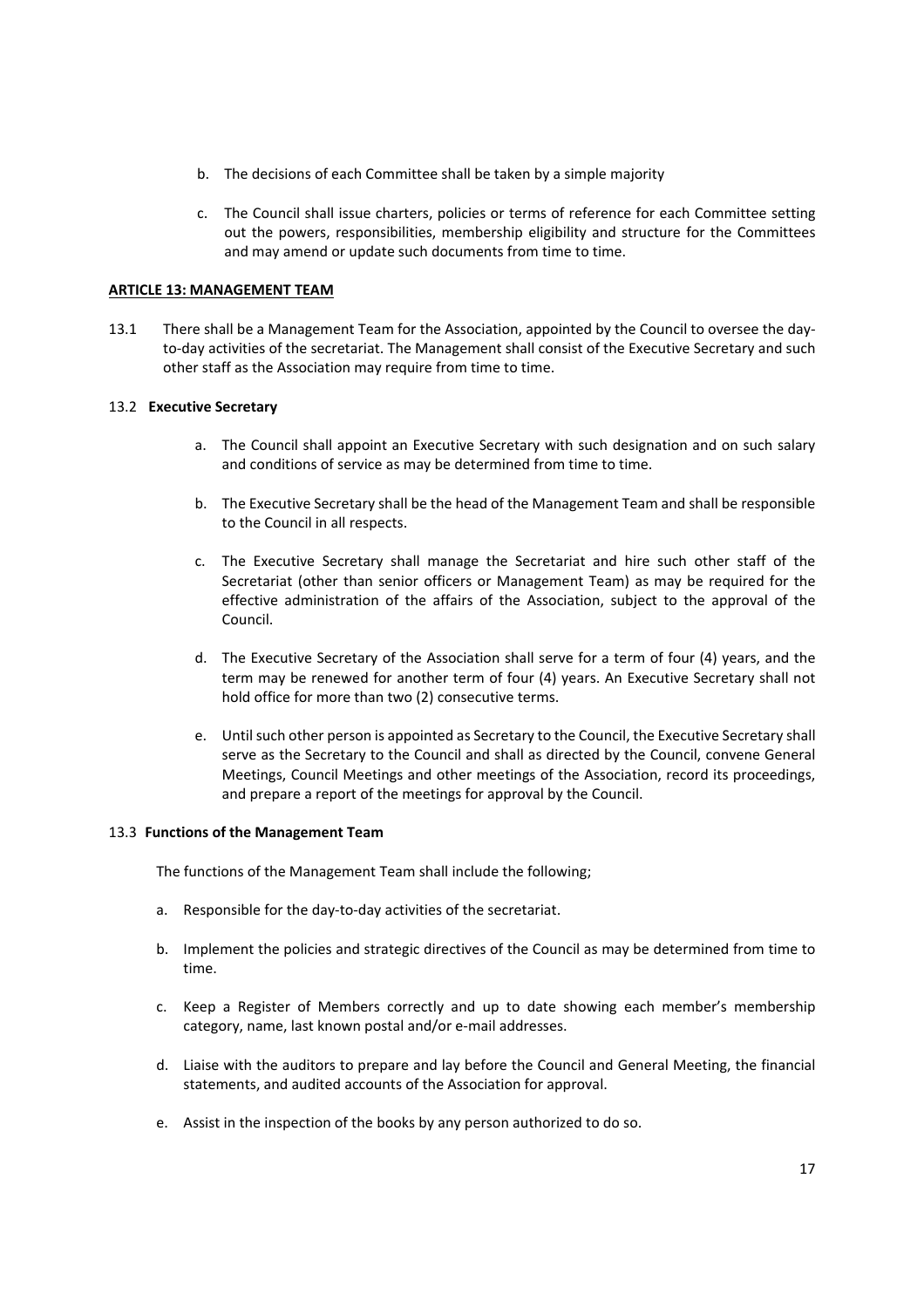- f. Maintain and keep the financial records of the Association; and
- g. Perform all other duties as directed by the Council.

# **ARTICLE 14: TECHNICAL COMMITTEES**

- 14.1 There shall be technical committees set up by the Council to assist the Management Team in the implementation of matters aimed at the attainment of the aims and objectives of the Association and policies set by the Council.
- 14.2 The technical committees shall include (i) access to finance, (ii) access to markets and (iii) trade policy and advocacy.
- 14.3 The members of the technical committees shall be persons with relevant technical expertise whose eligibility for appointment shall be as set out in terms of reference issued by the Council from time to time.
- 14.4 The technical committees shall in conjunction with the Executive Secretary, report to the Council and shall not do any such acts, make any decisions, or incur expenditure without the prior approval of the Council.

# **ARTICLE 15: TRUSTEES**

- 15.1 The Trustees shall be known as INCORPORATED TRUSTEES OF THE NETWORK OF PRACTICING NON‐OIL EXPORTERS OF NIGERIA for the purposes of registration under the CAMA.
- 15.2 The Trustees shall not be less than 2 and not more than 11 in number.
- 15.3 Unless removed in accordance with Article 15.5 below, Trustees shall be as appointed for an initial period of five (5) years renewable for another period of 5 (five) years and no further.
- 15.4 The Board of Trustees shall have two representatives on the Council as provided in Article 8.1.1 (d) above, Members of the Board of Trustees shall however not be eligible for election as Council Officers.
- 15.5 A Trustee shall cease to hold office if he/she:
	- a. Resigns his office
	- b. Ceases to be a Member.
	- c. Becomes insane.
	- d. Is officially declared bankrupt.
	- e. Is convicted of a criminal offense involving dishonesty by a Court of competent jurisdiction.
	- f. Is recommended for removal from office by two-thirds majority vote of the members present at any General Meeting of the Association called for that purpose.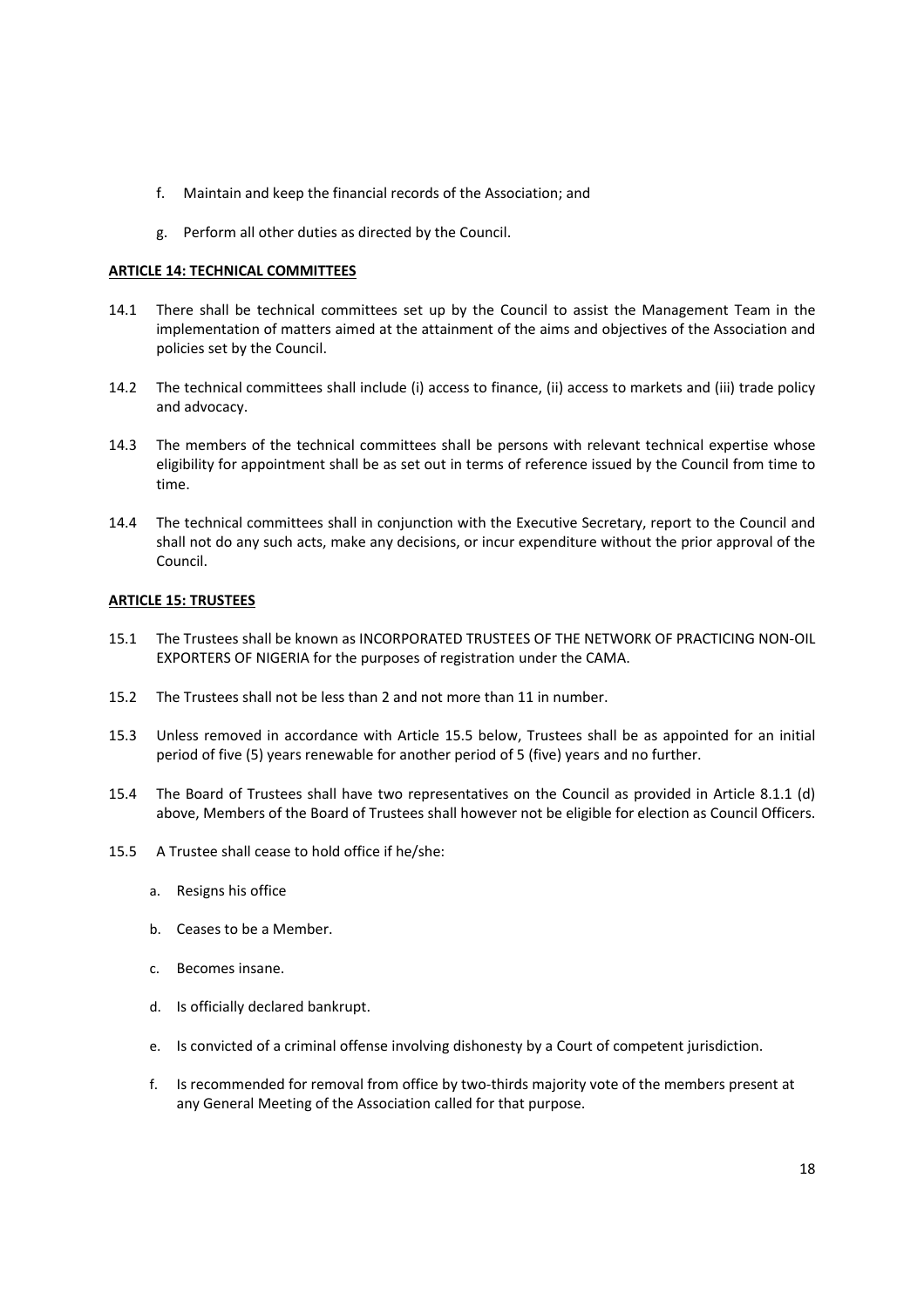15.6 Upon a vacancy occurring and the number of Trustees falling below the minimum provided under this Constitution, the Council shall fill the vacancy subject to ratification by the General Assembly.

## 15.7 **Powers and Functions of the Board of Trustees**

The Trustees shall have the following powers and functions:

- a. To apply to the Corporate Affairs Commission for the registration of the Association under the CAMA and submit any amendments to the Constitution as required by the General Assembly;
- b. To accept, acquire, purchase, lease, hire, accept and hold in trust any movable or immovable property whatsoever and to grant, demise, alienate and otherwise dispose of the same on behalf of the Association subject to the direction of the Council or General Assembly;
- c. To exercise the statutory powers vested in the Trustees under CAMA and other extant laws in Nigeria;
- d. To receive gifts and donations on behalf of the Association;
- e. To provide advice from time to time to the Council and the General Assembly on policies, programs and practices which are in furtherance of the objectives of the Association;
- f. To act in good faith always in the interest of the Association, and
- g. The first Trustees shall constitute a Steering Committee that shall oversee the successful take‐off of the activities of the Association.

#### 15.8 **Board of Trustees Meeting**

- a. The Board of Trustees shall hold meetings at least once each year at such place and time as determined by the members of the Board from time to time.
- b. The Trustees shall elect amongst themselves a chairman, who shall preside over their meetings.
- c. Decisions and resolutions of the Trustees shall be by a simple majority of the Trustees present at the meeting.
- d. The Trustees shall make such rules, as they deem necessary for the proper conduct of their meetings.
- e. The notice of a meeting of the Board of Trustees must be given to the Trustees at least fourteen (14) days prior to the date of the meeting.
- f. The quorum for a Board of Trustees meeting shall be two-thirds of the Trustees.
- g. The Board of Trustees shall appoint a secretary from amongst themselves who, in conjunction with the Executive Secretary shall convene Board of Trustee meetings, record its proceedings, and prepare a report of the meetings for approval by the Trustees.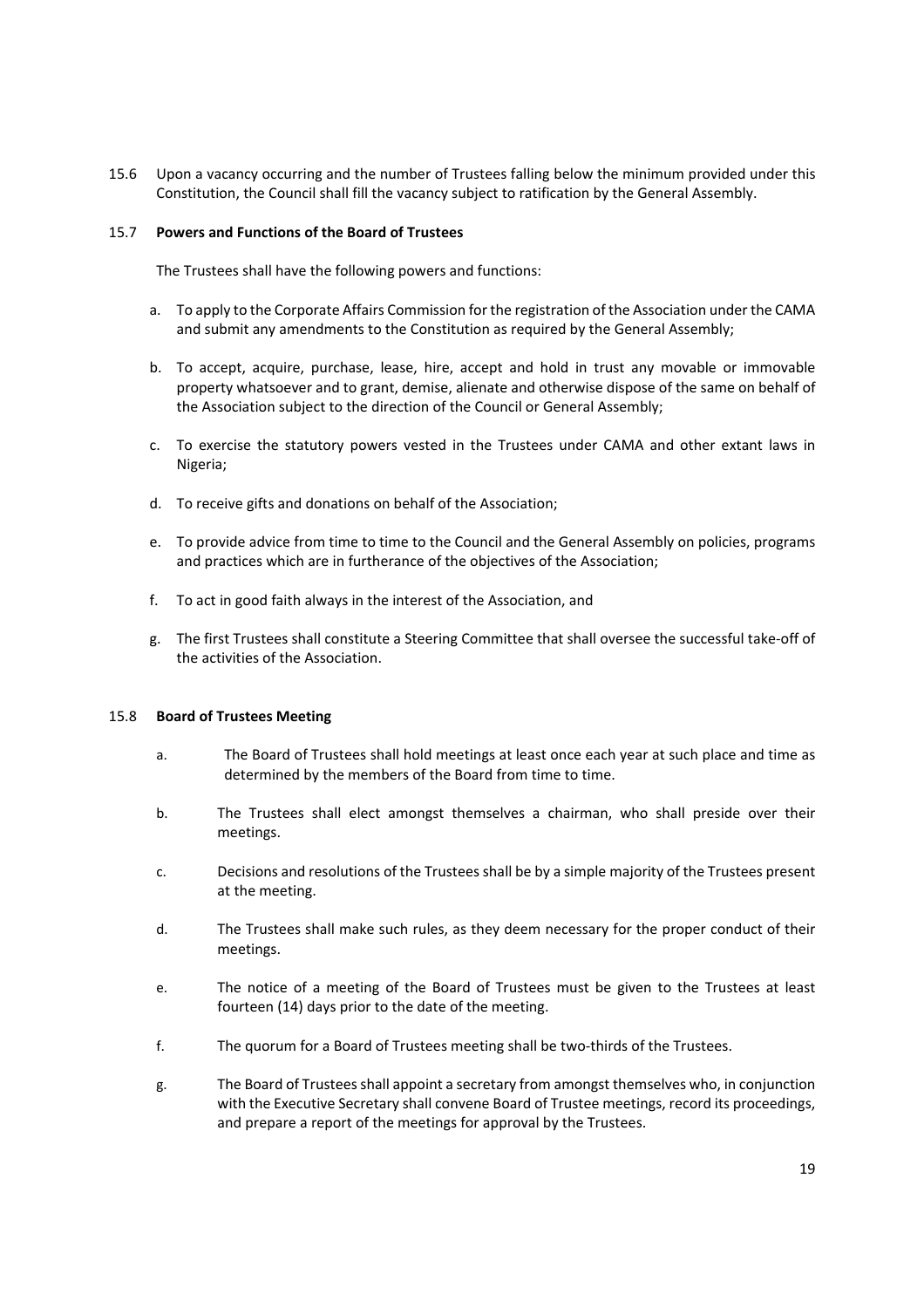15.9. All documents to be executed by the Trustees shall be signed by two (2) Trustees, duly authorised by the Board of Trustees

# **ARTICLE 16 INAUGURAL COUNCIL**

- a. There shall be an Inaugural Council which shall discharge the powers and perform the functions of the Council prior to the constitution of the Council as provided in this Constitution
- b. The Inaugural Council shall be appointed by the Founding Members of the Association on the recommendation of the Steering Committee.
- c. The Board of Trustees shall elect two of their members with historical knowledge of the Association, to be part of the Inaugural Council.
- d. The Inaugural Council shall serve a term of two (2) years and shall, at the expiration of the term, constitute a Council in accordance with the provisions of this Constitution.
- e. The Steering Committee shall stand dissolved on the effective date of the appointment of the Inaugural Council.

## **ARTICLE 17: SOURCES OF INCOME**

The sources of income for the Association shall include:

- a. Admission and Annual membership dues;
- b. Special dues as may be determined by the Council;
- c. Grants from individuals and corporate bodies and organizations in Nigeria or elsewhere;
- d. Grants or assistance from local and international donors, government agencies, and other charitable or philanthropic organisations;
- e. Fees from events (workshops, trainings, trade fairs, seminars, exhibitions, conferences, etc.,) organized by the Association;
- f. Services as may be designed and provided by the Association
- g. Endowment funds as may be approved by the Council; and
- h. Investments of the Association.

## **ARTICLE 18: DISBURSEMENT AND APPLICATION OF FUNDS**

a. All monies payable to the Association from all sources shall be paid into an account or accounts as determined by the Council.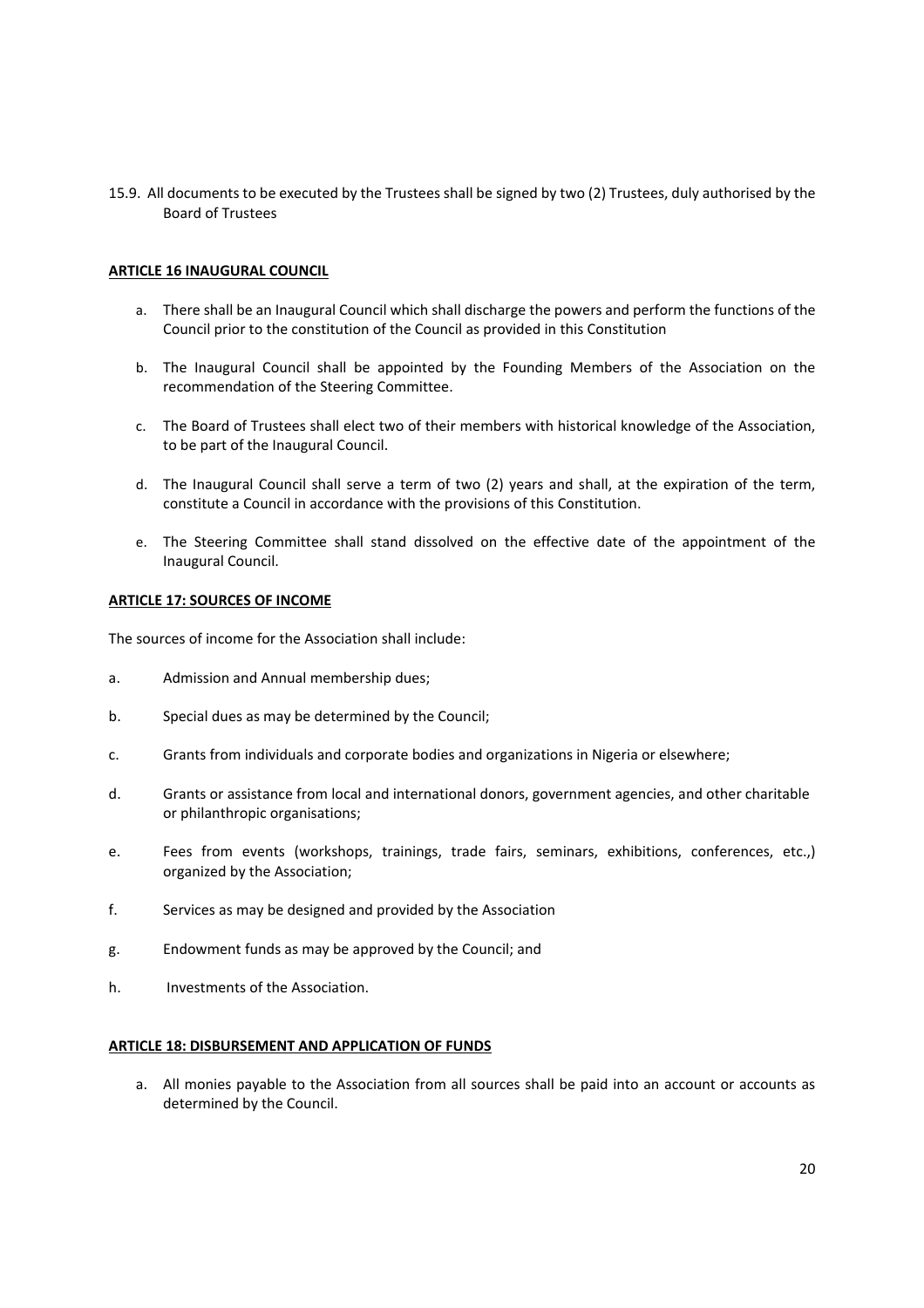- b. The Executive Secretary with the approval of the Council shall make necessary authorized disbursement in consultation with the Council while keeping proper records of such transactions.
- c. The disbursement and application of funds shall be in accordance with the annual budget of the Association
- d. The Council may from time to time approve as imprest such amount as may be required for the day to day operations of the secretariat. Provided that the Management Team shall render regular accounts of how such imprest is applied.

## **ARTICLE 19: FINANCE AND KEEPING ACCOUNT**

- a. The Association shall open an account or accounts in any reputable bank or banks and the signatories to the accounts(s) shall be as determined by the Council.
- b. The Management Team shall be responsible for the day to day keeping of the accounts of the Association and shall ensure that proper books are maintained to record the assets and liabilities of the Association.
- c. The Council shall be responsible for presenting an audited statement of accounts to the Members at the Annual General Meeting of the Association.
- d. The accounts of the Association shall be open for inspection by any Member by appointment at the secretariat at all reasonable times.

## **ARTICLE 20: APPOINTMENT OF AUDITOR(S)**

- 20.1 Independent qualified and licensed Auditors shall be appointed by the General Assembly to audit the financial records of the Association annually and submit an audited report at the Annual General Meeting of the Association.
- 20.2 The audited financial statements (balance sheet and income expenditure account) duly certified by independent auditors shall be annexed to the annual returns and filed with the CAC.

## **ARTICLE 21: AMENDMENT OF CONSTITUTION**

The Association may alter the provisions of its Constitution at a General Meeting by a resolution passed by a two‐thirds majority of Members.

# **ARTICLE 22: SPECIAL CLAUSE**

- 22.1 The income and property of the Association shall be applied solely towards the promotion of the objective of the body as set forth in this Constitution: and no portion thereof shall be paid or transferred directly or indirectly, by way of dividend, bonus or otherwise however by any of profit to the members of the Association.
- 22.2 PROVIDED that nothing herein shall prevent the payment in good faith, of reasonable and proper remuneration to any officer of the Association in return for any service rendered to the Association: